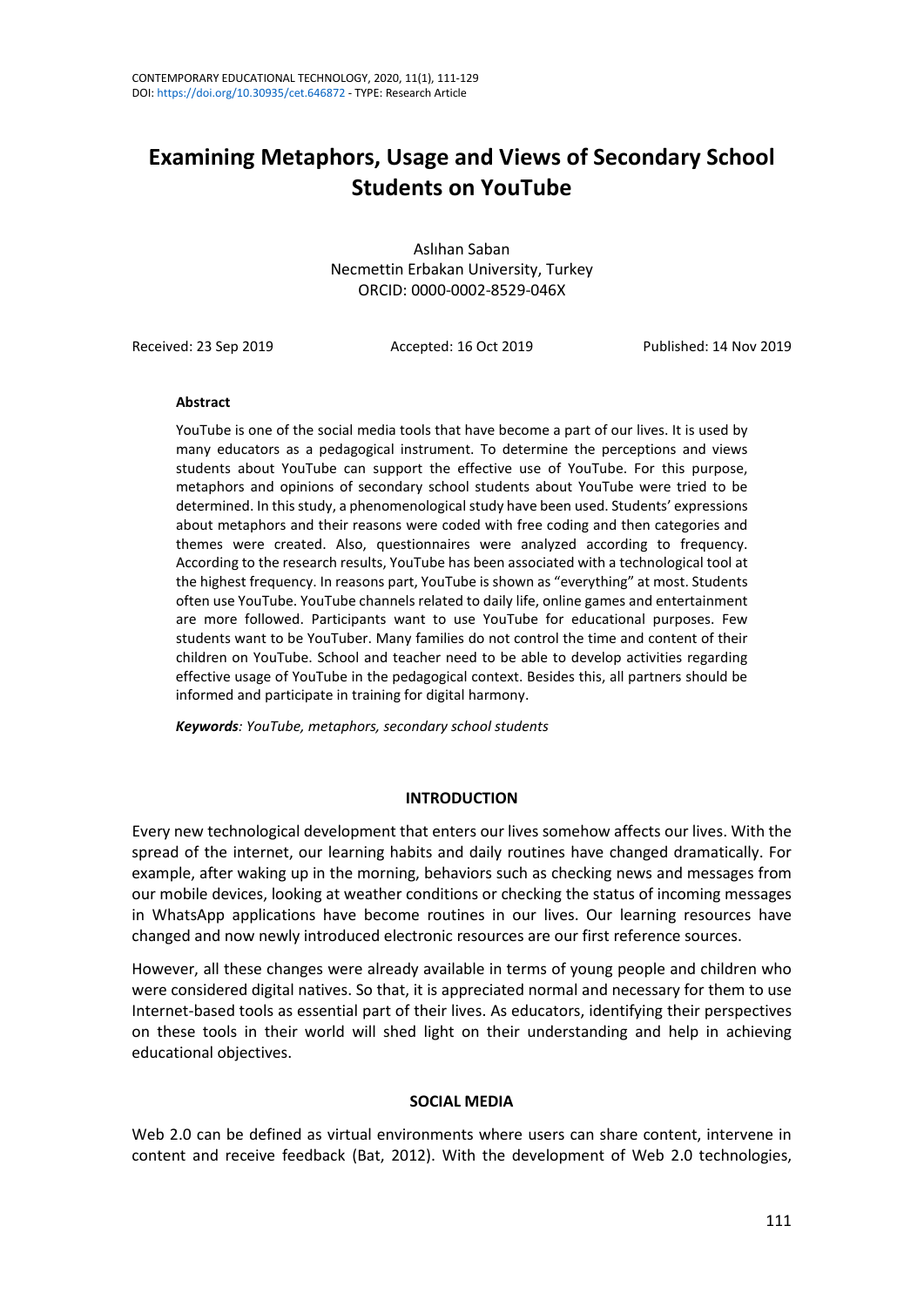various internet environments have been started to be employed. Social networking sites, one of the most popular content sharing environments, are an important component of Web 2.0 technology (Karal & Kokoç, 2010). Social media is defined as Web-based environments that enhance interpersonal interaction, support inter-individual sharing with common interests, as well as give everyone the chance to create their profile and the list of friends they want to communicate with (Vural & Bat, 2010).

Social media applications can be grouped under the following categories; (a) Collaborative projects (Wikipedia etc.), (b) Blogs and microblogs (Wordpress.com, Blogger.com, etc.), (c) Content communities (YouTube, Flickr, SlideShare, etc.), (d) Social networking sites (Facebook, Instagram, etc.) , (e) Virtual game worlds (Minecraft, World of Warcraft, etc.) and (f) Virtual communities (Second Life etc.) (Kaplan & Haenlein, 2010).

Various research has shown that, regardless of whether they live in the city center or rural area, students meet and use some social media tools at an early age (Batman, 2014). Adolescents spend most of their time on social media networks and these networks have become a part of their daily lives (Otrar & Argın, 2014). Studies on the impact of social media on students were conducted. For example, in the studies (Al-Bahrani, Patel, & Sheridan, 2015), it is emphasized that social media tools have an effective role in motivation and learning of students.

# **YouTube**

With over 1.9 billion users worldwide, YouTube is the second social media tool after Facebook (www.wearesocial.com, 2019). YouTube is a social media tool where people can share their videos. YouTube defines its mission as giving everyone a voice and a chance to know the World (YouTube, 2019). YouTube, visited by millions of people daily, is currently owned by Google. Most of the contents are entertainment videos, but educational content is also available (Fleck, Beckman, Sterns, & Hussey, 2014).

YouTube is a video-sharing website that allows users to upload, share and watch videos (Alwehaibi, 2015; Weinberg, 2009, p. 290). In addition to uploading personal videos, YouTube allows users to upload various types of video footage, such as movies, series of clips, documentaries, interviews, T.V. programs, or even slides, that other users may want to watch. In its most basic form, YouTube allows its users to upload and watch videos, and interact with other users (Özkonuk, 2019, p. 61).

Users can create their own channels within the video sharing sites and group the video lists by customizing these channels. Having the opportunity to comment on published videos allows users to comment on the videos they watch or post. As internet connection speeds increase, video sharing sites offer users the ability to view and upload high-definition videos (Elçiçek & Bahçeci, 2015).

YouTuber is a person who produces content on YouTube to earn money or for fame. YouTubers promote shares information and advertises through the channels they actively create by sharing videos through YouTube (Özkonuk, 2019, p. 62). Becoming a YouTuber has quickly become a profession that brings fame and money (Sarıoğlu & Özgen, 2018).

YouTubers often publish how-to videos, video blogs, game videos, funny videos, best videos, educational videos, box-opening videos, prank videos, make-up and fashionable videos on their channels according to their followers. As the number of viewers and followers grows and their videos and channels reach a certain popularity, they are no longer perceived as ordinary individuals, but they become famous (Özkonuk, 2019, p. 63). It is even stated that it is effective in the sales of some products with the broadcast of the YouTubers (Çalapkulu & Şimşek, 2018).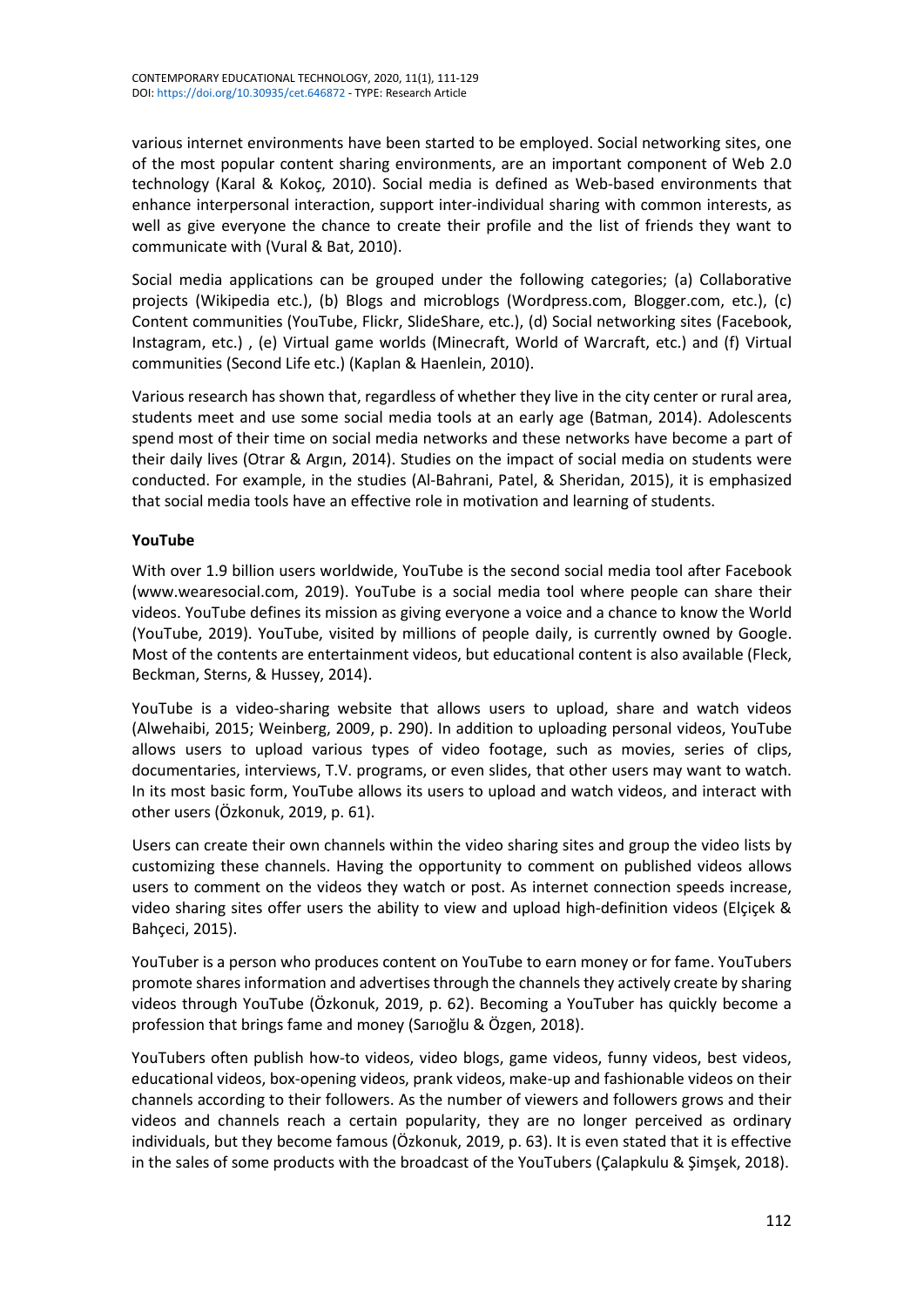# **YouTube in Education**

Researches related directing the students who spend most of their time in social networks to learn content have shown that video sharing sites increase students' learning motivations (Duffy, 2008; Elçiçek & Bahçeci, 2015; Madden & Lenhart, 2007). YouTube can be used for educational purposes in terms of both as a source and content produced by learners (Vizcaíno-Verdú, Contreras-Pulido, & Guzmán-Franco, 2019). Video sharing platforms can help to create a structured classroom environment. Students can share their personal learning experiences by creating a video and the educators can use these videos to engage other students (Yeo, 2014).

The concept of Pedagogy 2.0 was introduced as a result of the opportunities offered by the social media and the choice of the learners within the framework of their learning wishes (McLoughlin & Lee, 2007). Besides, YouTube raises the level of learning by commenting on the published videos and thus providing a discussion environment (Clifton & Mann, 2011). Web 2.0 technologies provide users opportunities for interacting with each other and adding their own content. Further, web 3.0 will present content to users within the framework of their tendencies and wishes with the help of artificial intelligence. The pedagogical equivalent of this new situation is called pedagogy 3.0 (Gerstein, 2014).

YouTube can be used in many ways to improve and support the learning process (Alwehaibi, 2015). Duffy (2008) discusses the potential of video and visual resources to address multiple sensory sources with the use of YouTube in the learning process. Usage of YouTube as a teaching facilitator is particularly effective in knowledge construction and memory creation (Buzzetto-More, 2015).

YouTube is increasingly being used by educators as a pedagogical resource for especially in teaching English as a Second Language (Duffy, 2008). Vizcaino-Verdu and et al. (2019) focused on the potential of YouTube for reading and informal learning, and even mentions the concept of Booktubers for YouTubers who focus on reading and recommending books.

Another opportunity that YouTube provides is the potential of increasing interaction between the teacher and the student (Harley & Fitzpatrick, 2009).

YouTube impacts education by providing free access to a huge volume of educational videos (Lee & Lehto, 2013). YouTube EDU (http://www.youtube.com/edu) is a service for educators which contains short lessons from teachers, full university courses, professional development materials, and inspirational videos from global leaders. YouTube Teachers (<https://www.youtube.com/user/teachers>) service was created to help K-12 teachers use educational videos to educate, engage and inspire students with content aligned to common core standards. Finally, YouTube for Schools (https://www.youtube.com/schools) is an opt-in program that allows schools to access thousands of educational videos from vetted YouTube channels like PBS, TED, and Khan Academy in a secure environment (Buzzetto-More, 2015).

Besides all these positive contributions, there are some constraints in using YouTube in education. The main problem is the lack of quality control of user-generated content (Clifton & Mann, 2011).

YouTube has been used in many courses in various educational levels (Alwehaibi, 2015; Duisembekova, 2014; Gül, 2015; Werner & Frank, 2010);

- Elementary school vocabulary building (Duisembekova, 2014).
- Computer security training (Werner & Frank, 2010)
- Nursing Education (Clifton & Mann, 2011)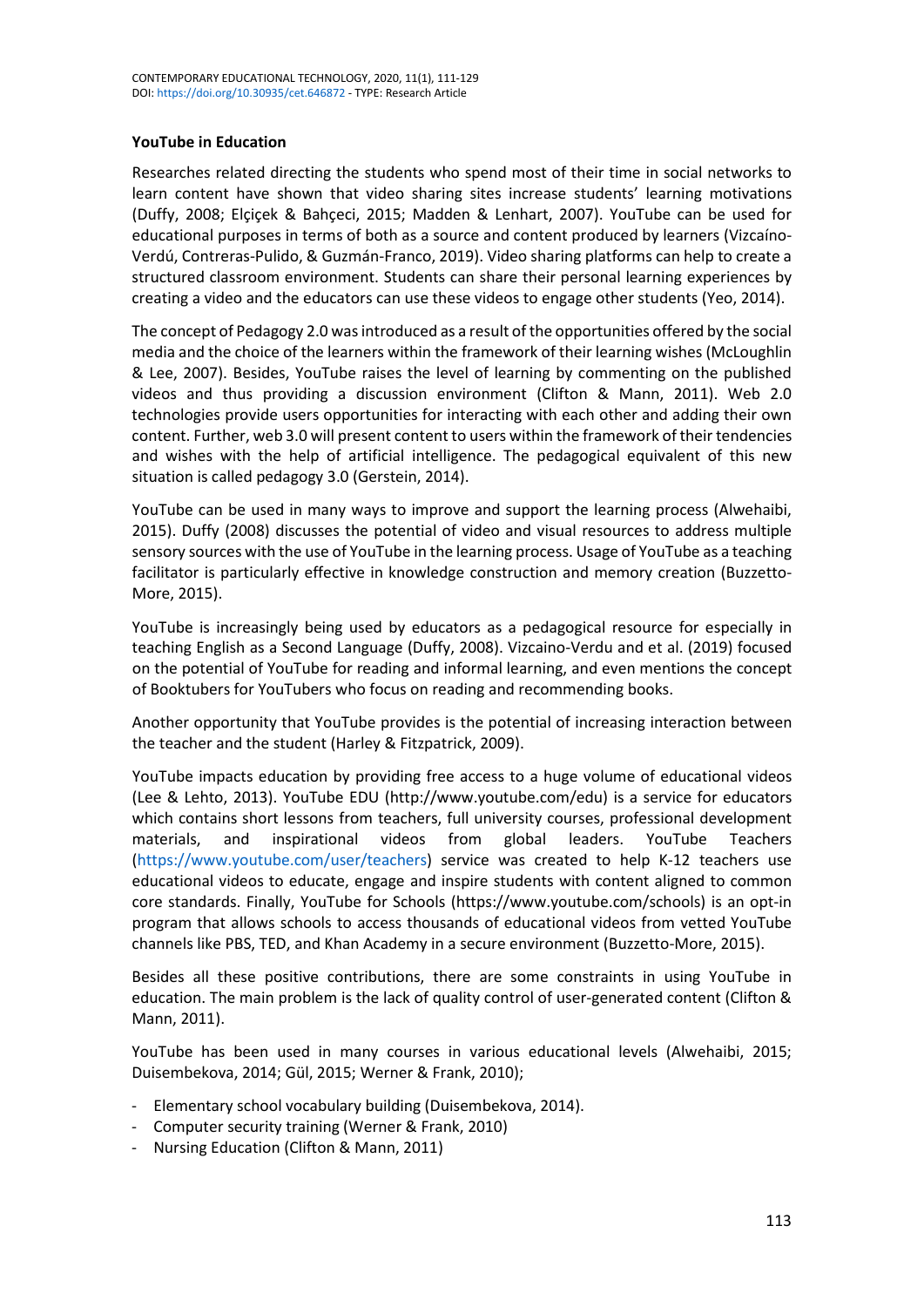- The use of high school students for academic purposes (Bardakcı, 2019)
- Moral and ego development (Koh, 2014)
- Psychology course at higher education (Jackman & Roberts, 2014)

While watching videos on YouTube has become a daily habit for internet users (Majekodunmi & Murnaghan, 2012), Aims of students using YouTube are also changing. For example; students use YouTube as an additional information source for preparing themselves for the real world better (Yeo, 2014).

Students spend the most of their daily life in social media. Secondary school students are more vulnerable to social and psychological influences. In addition, the foundations of professional choices were laid during this period. With these understandings, the opinions of the students about YouTube is important in the integration of YouTube in the learning processes. In this context, the research questions were determined as follows:

- 1- What are secondary school students' metaphors and the reasons of metaphors about YouTube?
- 2- What are the views of secondary schools' students about YouTube?

### **METHOD**

# **Research Model**

Although YouTube has a great place in the lives of middle school students who are considered as technology natives, there is no detailed information about their perceptions and metaphors about it. Because of this fact, the study was evaluated within the scope of the phenomenology.

Based on the work of the German philosopher Edmund Husserl, phenomenology has been developed as a theoretical framework and methodology to experience the experiences of individuals (Cilesiz, 2011). Studies employing phenomenology should be conducted with groups that can reflect the research phenomenon. A systematic way of data collection should be followed. The number of groups to be included in the sampling should be limited. The goal is to obtain a lot of useful data. In this kind of studies, data are typically collected through interviews. Observations may also be made in order to form the basis of the data (Yıldırım & Şimşek, 2011). Phenomenology research should be built on a well-defined experience concept (Cilesiz, 2011).

A case-based approach is adopted in the analysis of data and the presentation of results. Also, findings can be presented comparatively. Due to the nature of this kind of research, results of the study may not generalize and may not be conclusive. However, examples and experiences are presented in a way that helps to define the phenomenon in question better and make it more understandable (Yıldırım & Şimşek, 2011).

# **Study Group**

The study group of this research consists of 134 secondary school students from Central Anatolian public schools in Turkey, 66 of 134 students were girls and 58 were boys. 10 of these students intentionally did not specify their gender. Participants are from different range of usage time of YouTube. So, participants have a maximum diversity in terms of gender, grade level and YouTube usage times.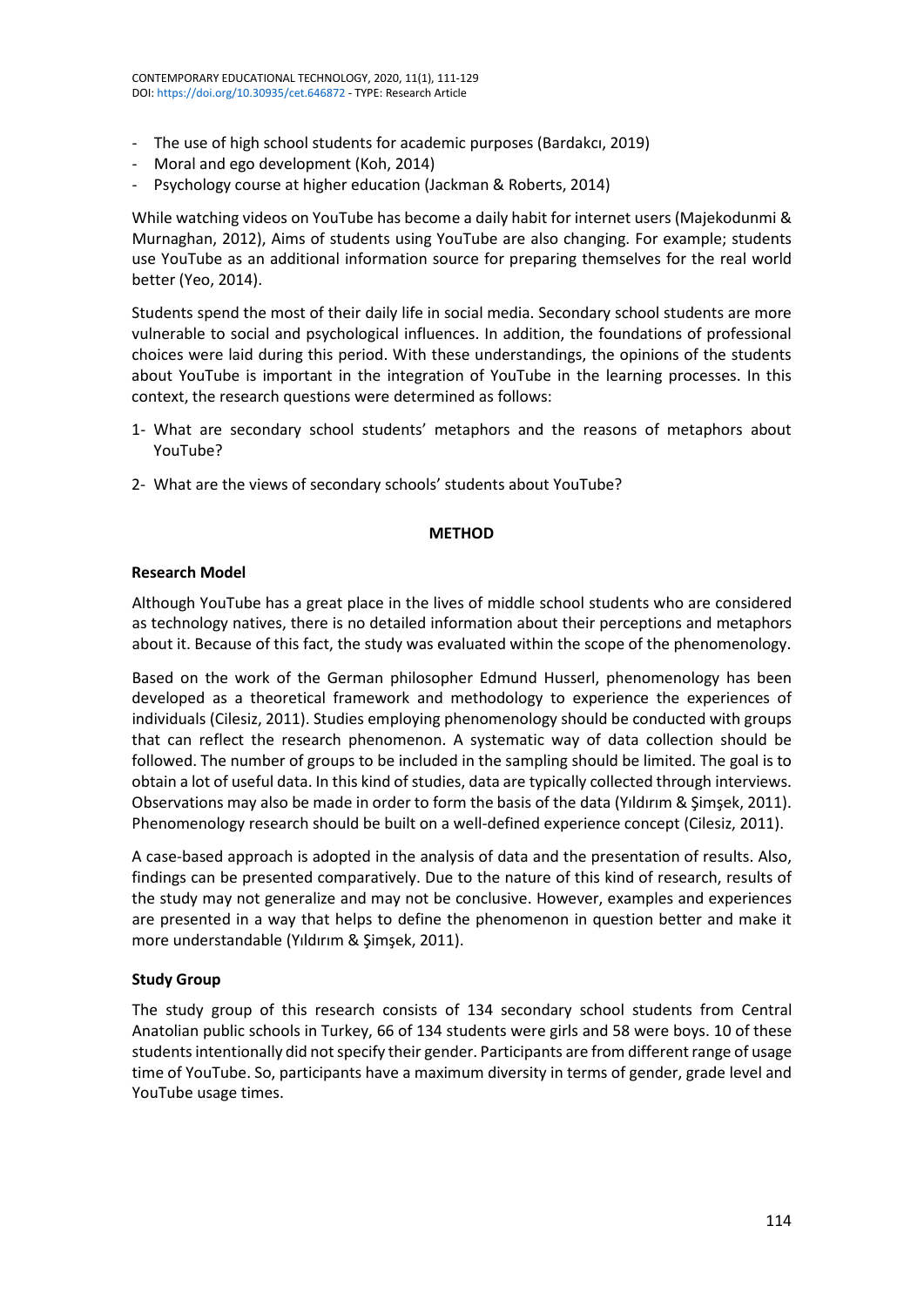

**Figure 1.** Concept map of metaphors and themes regarding YouTube

# **Data Collection Tools**

For collecting data, two different instruments were employed in the study. In the Metaphor worksheet instrument, students are requested to fill in the blanks of the provided sentences like "YouTube is …………. because ………..". The second instrument was a questionnaire consisting of 10 questions which are used to determine the students' opinions about YouTube. Since the data collected via both instruments contained open-ended questions, they were analyzed qualitatively.

# **DATA ANALYSIS**

In the first phase of the data analysis, the metaphors chosen by students for YouTube were determined. In second phrase, the reasons for using these metaphors were coded. The codes were then combined into categories and themes. To ensure coding reliability the codes identified were reviewed after a while. Coding reliability was calculated as % 92 for the metaphor study and %93 for the survey study. Survey data also calculated number of students in each choice. Then student answers were tabulated according to the questions.

# **FINDINGS**

# **Finding Related to Metaphors**

Metaphors expressed by students were categorized under certain themes. These themes are shown in **Figure 1**.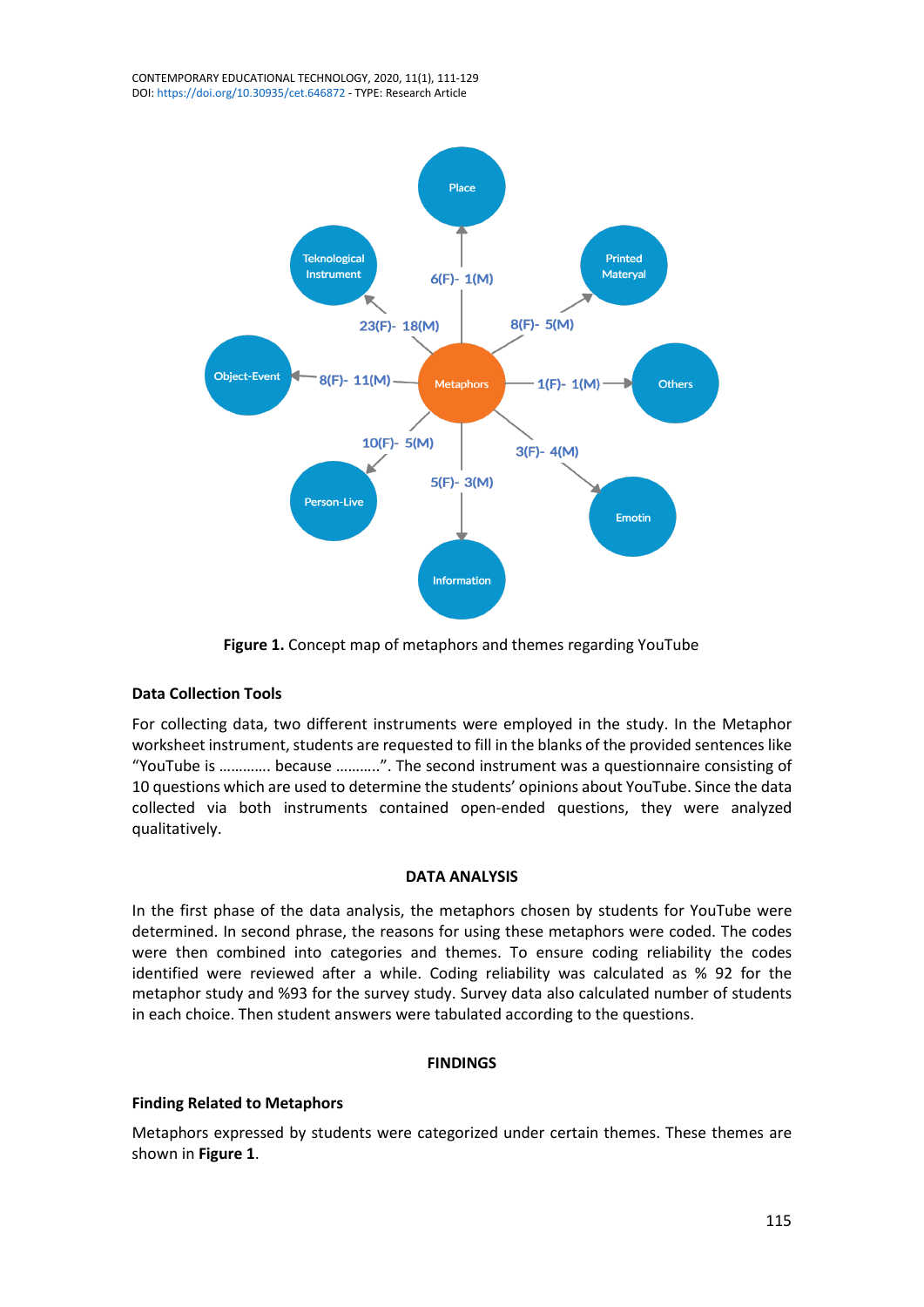CONTEMPORARY EDUCATIONAL TECHNOLOGY, 2020, 11(1), 111-129 DOI: <https://doi.org/10.30935/cet.646872> - TYPE: Research Article

| <b>Metaphors</b>               | Female | Male | <b>Total</b> |
|--------------------------------|--------|------|--------------|
| Television                     | 11     | 10   | 21           |
| Computer                       |        |      | 4            |
| Google                         |        |      | 4            |
| Facebook                       |        |      |              |
| <b>Music Channel</b>           |        |      |              |
| Movie Site                     |        |      |              |
| Movie Or Game Watching         | ი      |      |              |
| <b>Internet</b>                |        |      |              |
| Music player                   | O      |      |              |
| Game Video Warehouse           |        |      |              |
| Robot                          | O      |      |              |
| Telephone                      | O      |      |              |
| Video and Music Listening Tool |        |      |              |
| Total                          | 23     | 18   | 41           |

# **Table 1.** Distribution of Metaphors on the Theme of a Technological Instrument

### **Table 2.** Distribution of Metaphors on Object-Event and Person-Live Theme

| Female | Male         | <b>Total</b>   |
|--------|--------------|----------------|
|        | 2            | 3              |
| 2      | $\Omega$     | 2              |
| 0      | 2            | $\overline{2}$ |
| 1      |              | $\overline{2}$ |
| 2      | 0            | 2              |
| 1      | $\Omega$     | 1              |
| 0      |              | 1              |
| 0      |              |                |
| 0      | 1            | 1              |
| n      |              |                |
| 0      |              | 1              |
| 1      | $\Omega$     | 1              |
| 0      |              |                |
| 8      | 11           | 19             |
| 7      | <sup>0</sup> | 7              |
| 2      |              | 3              |
| 0      | 2            | 2              |
| 0      |              | 1              |
| 0      |              | 1              |
| 1      | $\Omega$     |                |
| 10     | 5            | 15             |
|        |              |                |

In the metaphors expressed for YouTube, students mostly used analogy of technological tools. Details of each theme are presented in **Table 1**.

When the use of a TECHNOLOGICAL TOOL metaphor was examined, *television* metaphor hasthe highest frequency for both genders. *Computer* and *Google* metaphors were following it with the same frequencies. These two metaphors were mostly preferred by girls. *Facebook, Internet, Video/Music listening tool* and *music channel* metaphors are only expressed by girls. The other metaphors were expressed by male students.

When the OBJECT-EVENT theme is examined, *file* metaphor has the highest frequency. The *empty box* metaphor was preferred by men, while the *brain* and *time* machine metaphors were used only by girls. The other metaphors were used once. When the theme of PERSON-LIVE was examined, the *teacher* metaphor was the most frequently used metaphor. This metaphor was expressed only by girls. *My friends* metaphor was the second most frequently expressed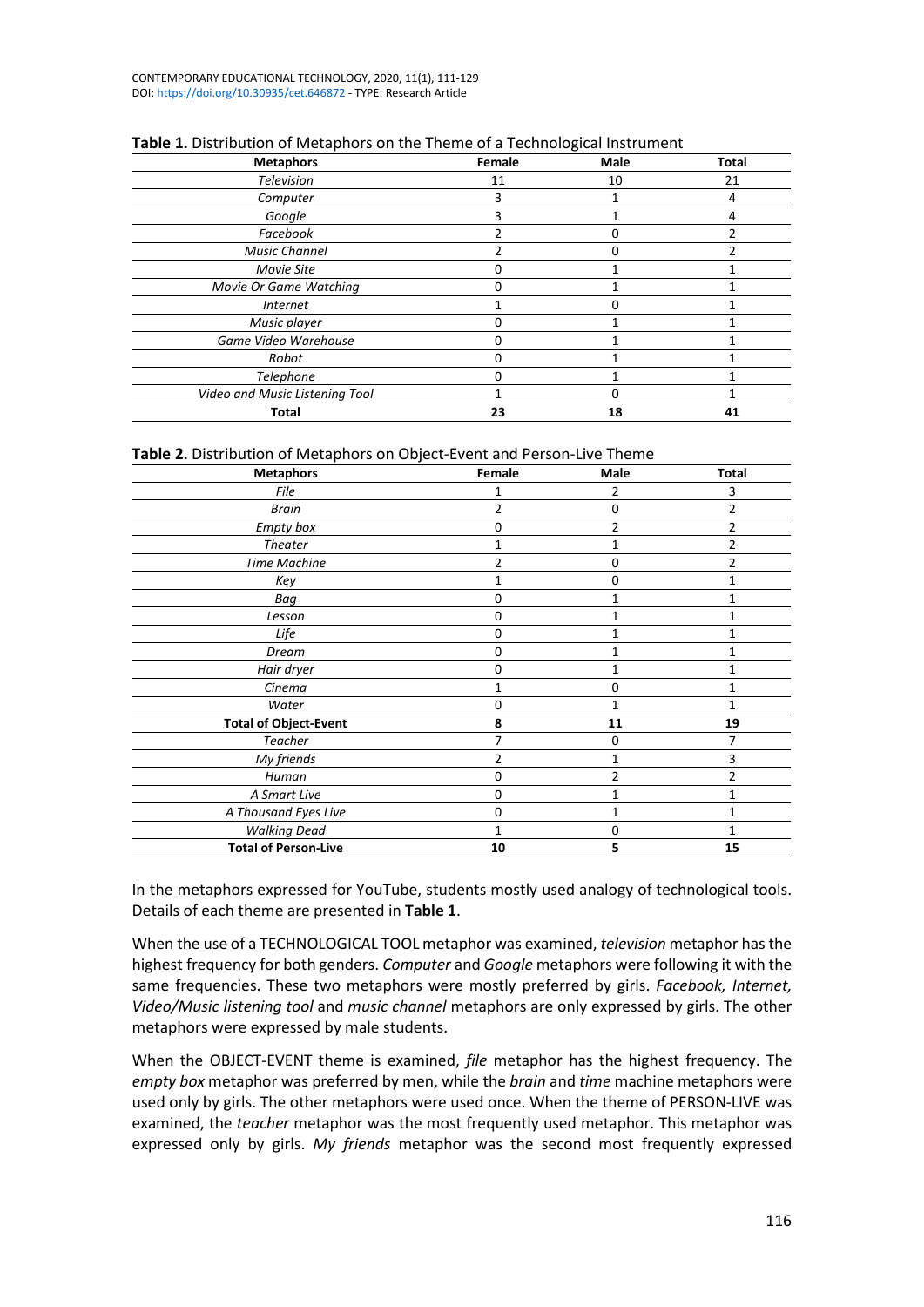| <b>Metaphors</b>                 | Female | <b>Male</b> | <b>Total</b> |
|----------------------------------|--------|-------------|--------------|
| Book                             |        |             |              |
| Encyclopedia                     |        |             |              |
| Magazine                         |        |             |              |
| Newspapers                       |        |             |              |
| <b>Total of Printed Material</b> |        |             | 13           |
| Source of Information            |        |             |              |
| Information                      |        |             |              |
| <b>Information Monster</b>       |        |             |              |
| <b>Information Store</b>         |        |             |              |
| <b>Information Machine</b>       |        |             |              |
| <b>Information Fruit</b>         |        |             |              |
| <b>Total of Information</b>      |        |             |              |

# **Table 3.** Distribution of Metaphors on Printed Material and Information

# **Table 4.** Distribution of Metaphors on Places, Emotion and Others

| <b>Metaphors</b>           | Female | Male | <b>Total</b> |
|----------------------------|--------|------|--------------|
| World                      |        |      |              |
| <b>Fun Fair</b>            |        |      |              |
| Market                     |        |      |              |
| Forest                     |        |      |              |
| <b>Play Ground</b>         |        |      |              |
| <b>Total of Places</b>     |        |      |              |
| Funny                      |        |      |              |
| <b>Entertainment World</b> |        |      |              |
| Entertainment channel      |        |      |              |
| Have Fun and Wikipedia     |        |      |              |
| <b>Total of Emotions</b>   |        |      |              |
| Something Different        |        |      |              |
| Something Unlike Any Grip  |        |      |              |
| <b>Total of Others</b>     |        |      |              |

metaphor in this theme. While male students used *human*, *smart live* and *thousand eyes live* metaphors, girls used *walking dead* metaphor with the lowest frequencies.

When the theme of PRINTED MATERIAL is examined, the most frequently used one wasthe *book* metaphor. This metaphor is expressed by both girls and boys. Expressed only by the girls, the metaphor of the *encyclopedia* follows it. Besides, *magazine* and *newspaper* metaphors were used rarely as well.

When the relationship with INFORMATION is examined, YouTube is seen as an information source by students. This metaphor is used only by boys. *Information*, *information monster, information store, information machine* and *information fruit* metaphors are expressed once and, only by girls.

*World* metaphor is seen as the most frequently used metaphor in this theme, when the theme of association with PLACE is examined, is  $(N=3)$ . This metaphor was expressed only by girls. *Funfair*, *market* and *forest* metaphors were also expressed with low frequency by the girls(N=1). *Playground* metaphor was the single one expressed by boys in this theme with low frequency (N=1). When the theme of associating with EMOTION theme was examined, metaphors related to *entertaining* were the most frequently used metaphors. The *entertainment world* metaphor was expressed only by men. When the theme of others is examined, it is associated with the metaphor of *something different* and *nothing similar to any concept*.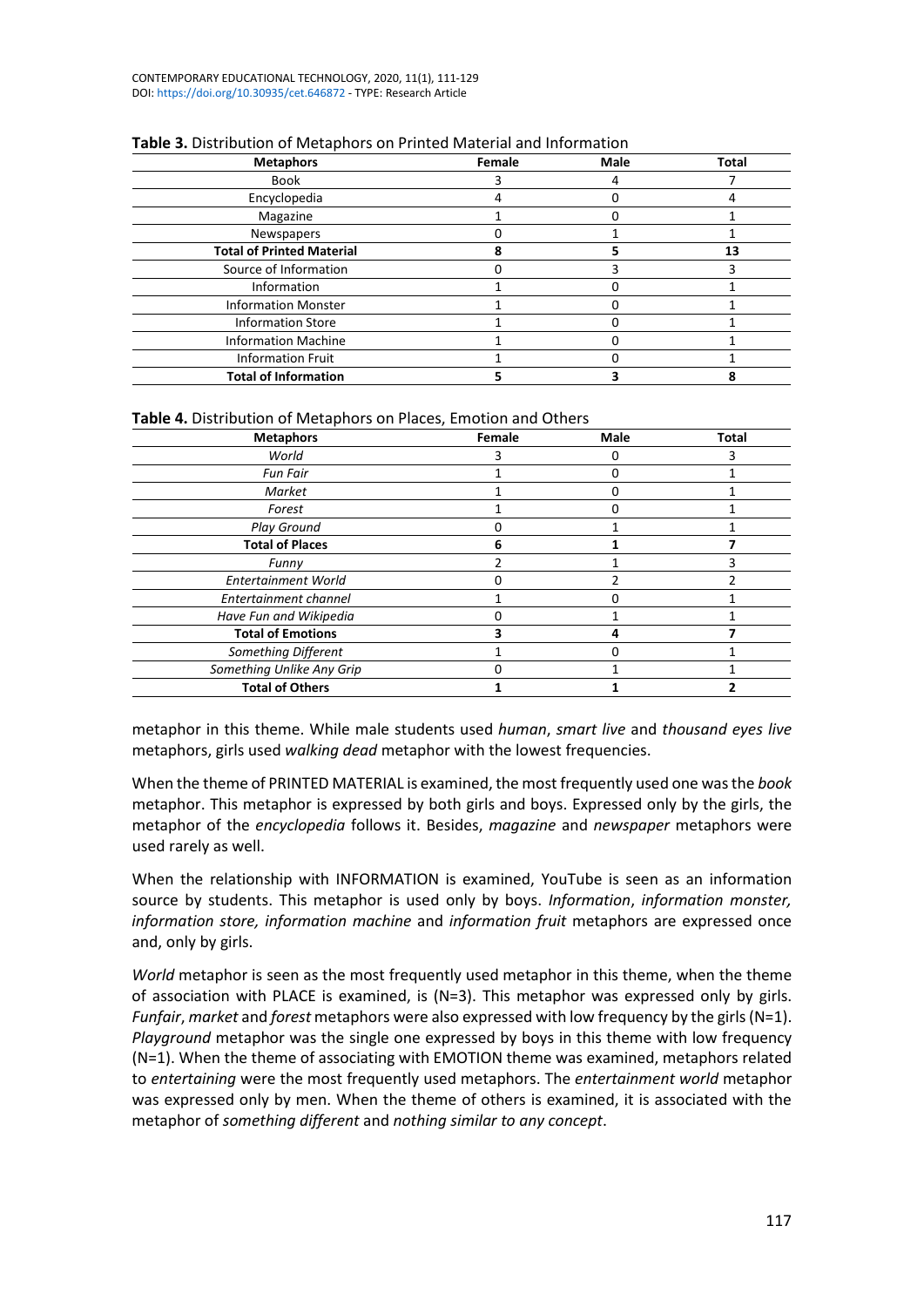

**Figure 2.** Concept Maps Regarding to Reasons of YouTube Metaphors

| Code                           | Female | Male | Total |
|--------------------------------|--------|------|-------|
| Everything has to happen       |        |      |       |
| Find everything that is wanted |        |      |       |
| Each video has                 |        |      |       |
| Everything in his hands        |        |      |       |
| You can do everything.         |        |      |       |
| Total                          |        |      |       |

**Table 5.** Distribution of Reasons on Everything Theme

# **Findings on the Reasons**

As for the themes related to the reasons in the metaphors, they expressed the code of "EVERYTHING" was the most frequently used code by the students. The codes with the lowest frequencies were "FRIENDSHIP-COMMUNICATION" and "negative contact" codes. When we sorted the rest of the codes by decreasing frequency, the order was as follows: VIDEO-FILM-TV, INFORMATION-LEARNING, EMOTIONAL, and other contacts.

When the theme of EVERYTHING is examined closely in terms of codes involved, *everything happens* and e*verything found* codes stands out. It is outstanding that students have seen YouTube as everything.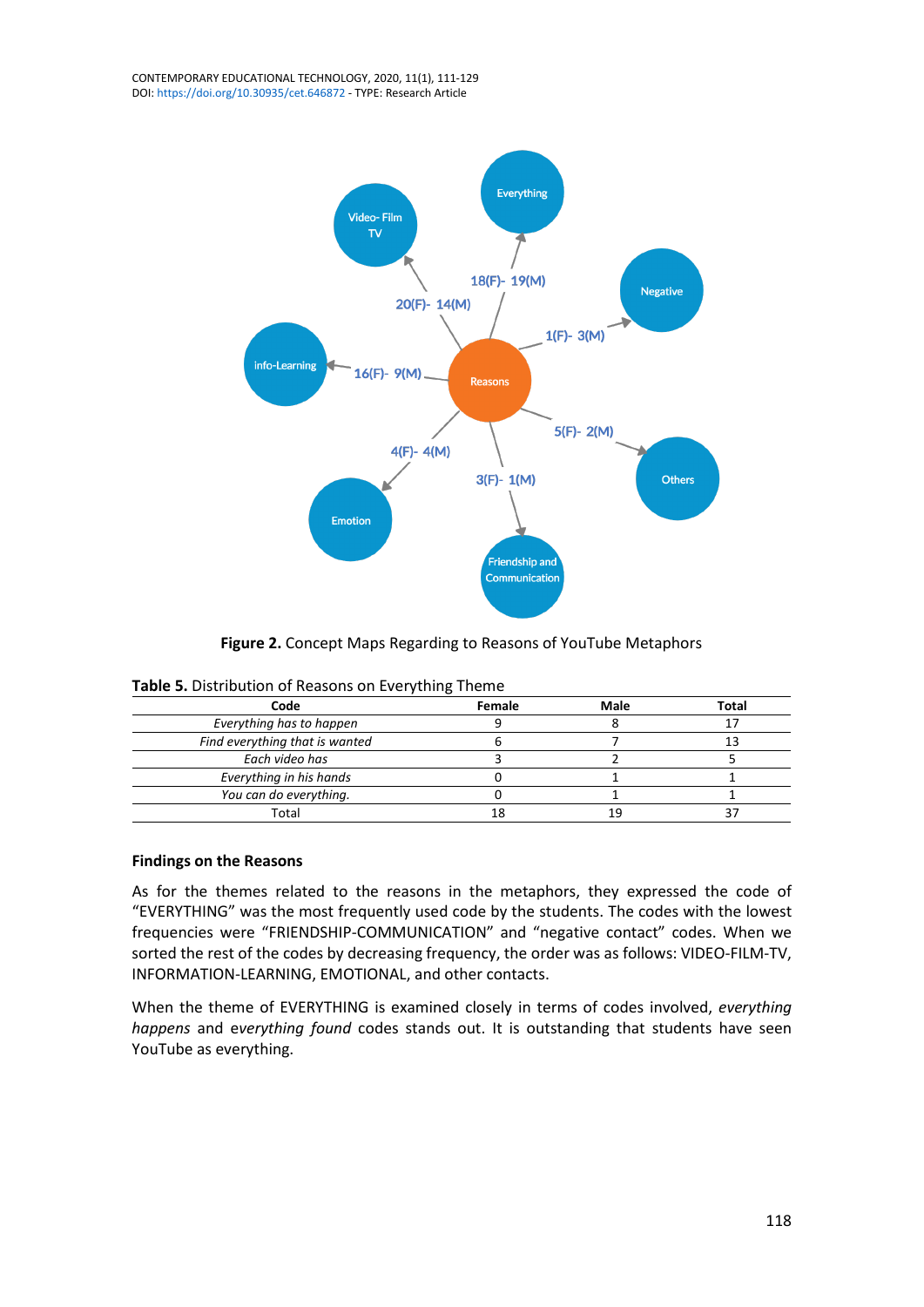| Codes                                           | Female | Male | Total |
|-------------------------------------------------|--------|------|-------|
| <b>Watching Film-Video</b>                      |        |      | 8     |
| Videos                                          |        |      | 5     |
| All Movies Have                                 |        |      |       |
| All Types of Videos                             |        |      | 4     |
| <b>Music Channel</b>                            |        |      | 3     |
| There Are Most Things That Happen on Television | 2      |      | 3     |
| <b>There Are Documentaries</b>                  |        |      |       |
| There Are A Lot of Game Videos.                 |        |      |       |
| Live Lifeless Beings Play.                      | n      |      |       |
| <b>Traditional Things.</b>                      |        | 0    |       |
| Game Program.                                   | ი      |      |       |
| <b>Total of Video-Film-Tv</b>                   | 20     | 14   | 34    |
| Information source                              | Δ      | 5    | 9     |
| showing any information                         | 5      | 0    | 5     |
| Don't tell us about it                          |        |      | 4     |
| Teaching knowledge                              |        | U    | 3     |
| learning something                              |        |      | 2     |
| Contributing to education                       | n      |      |       |
| instructive                                     | ი      |      |       |
| <b>Total of info-Learning</b>                   | 16     | 9    | 25    |

### **Table 6.** Distribution of Reasons on Video- Film TV and info-Learning

#### **Table 7.** Distribution of Reasons on Emotion, Friendship and Communication

| Codes                                   | Female | <b>Male</b> | <b>Total</b> |
|-----------------------------------------|--------|-------------|--------------|
| Fun                                     |        |             | 5            |
| Funny                                   |        |             |              |
| Weeping                                 | O      |             |              |
| <b>Total of Emotion</b>                 |        |             |              |
| It Open What We Type                    |        |             |              |
| There Are Many Files                    | n      |             |              |
| <b>Not Alive</b>                        |        | U           |              |
| Doesn't Look Like an Inanimate Being    |        |             |              |
| Something Different                     |        |             |              |
| It Is Not Like Anything.                |        |             |              |
| <b>Associating with Market Sections</b> |        |             |              |
| <b>Total of Others</b>                  |        |             |              |
| Friendship-Communication                |        |             |              |
| <b>Taking Time</b>                      |        |             |              |
| It Is Very Complicated                  |        |             |              |
| <b>Making Too Much Noise</b>            |        |             |              |
| <b>Total of Negative</b>                |        |             |              |

When the video film theme is examined, *watching movies-videos, finding videos*, *having all films and the existence of all kinds of videos codes* come to the forefront. In the theme of knowledge and learning, students code stands out with YouTube *information source, showing every information* and *narrative* themes. In this theme, girls contributed more to other codes than the source of the information.

In the EMOTIONAL theme, *entertaining, funny* and *weeping* codes were expressed. In this category, boys and girls produced an equal number of codes. Codes that does not fit into any other theme were collected under others theme. In the theme of FRIENDSHIP-COMMUNICATION, the statements expressed by students were collected under a single code. In this theme, the girls produced more codes than boys did. Under the theme of negative, the negative reasons of the participants were collected. In this theme, it is stated that *it takes time*,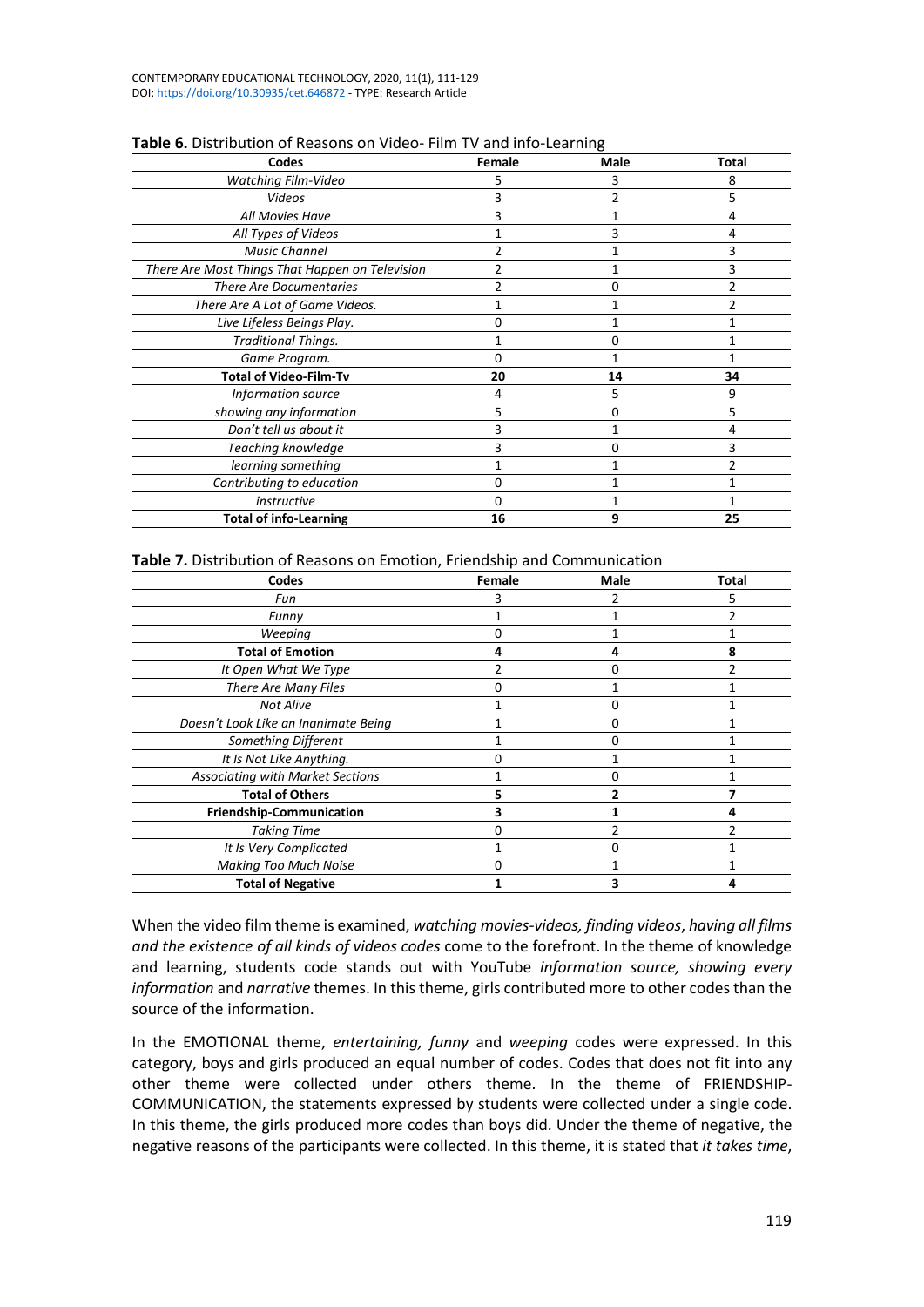#### CONTEMPORARY EDUCATIONAL TECHNOLOGY, 2020, 11(1), 111-129 DOI: <https://doi.org/10.30935/cet.646872> - TYPE: Research Article

| <b>Example of Speriums</b> can be stated |        |      |       |
|------------------------------------------|--------|------|-------|
|                                          | Female | Male | Total |
| $0 - 1$                                  | 40     |      | ັ     |
| $1 - 3$                                  | 20     |      |       |
| $3 - 5$                                  |        |      |       |
| $5ve+$                                   |        |      |       |

### **Table 8.** Spending time on YouTube

### **Table 9.** Attitudes of Families Towards Their Children's Spending Time on YouTube

|                              | Female | Male | Total |
|------------------------------|--------|------|-------|
| Understanding And Acceptance |        |      | 36    |
| Warning                      |        | 10   |       |
| No using                     |        |      | L4    |
| Be Angry                     |        |      |       |
| Ask & Control                |        |      |       |
| Unresponsiveness & Apathy    |        |      |       |

### **Table 10.** Classification of YouTube Channels followed by Students

| Classification                      | Female | Male     | Total |
|-------------------------------------|--------|----------|-------|
| Daily Life video                    | 47     | 73       | 120   |
| Online game introduction            | 32     | 46       | 77    |
| Game and adventure videos           | 24     | 20       | 44    |
| <b>Practical information</b>        | 20     | 14       | 34    |
| Introduction of technological tools | O      | 12       | 12    |
| YouTube commentator                 | 6      | 5        | 11    |
| TV channel                          | 5      |          |       |
| Cartoon                             | 6      | 0        | 6     |
| <b>Training Videos</b>              |        | 4        | 5     |
| Soap opera                          |        | $\Omega$ | 3     |
| Tool making                         |        | U        | າ     |
| Other                               |        |          |       |
| Kid games                           |        |          |       |
| <b>Football Match videos</b>        | O      |          |       |
| Music channel                       | n      |          |       |
| <b>Toy Promotion</b>                |        |          |       |

*it is very complicated*, and *it makes a lot of sounds*. In this category, male students produced more codes than female students.

### **Findings Related Survey**

YouTube usage rates of students are shown in **Table 8**. The majority of the participant students (N=82) are using YouTube "0-1 hours" daily, 32 participants stated that they are using YouTube "1-3 hours" in a typical day. The rest of the participants stated that they are using YouTube "3 or more hours" on a daily basis.

According to the participants, a significant portion of families (N=36) shows "understanding and acceptance" for the time their children spend on YouTube. A comparatively low number (N=17) of families have warned their kids, or expressed anger (N=13) and asked control (N=13) for the time participants spent on YouTube. 17 students stated that they are not using YouTube regularly. Relatively few numbers of families (N=11) were unresponsive and uninterested in internet usages of their kids.

YouTube channels that students stated they follow are classified according to the content they provide. Frequency distribution of classified channels is shown in **Table 10**. In general, YouTube channels broadcasting daily life videos, games and entertainment content are more preferred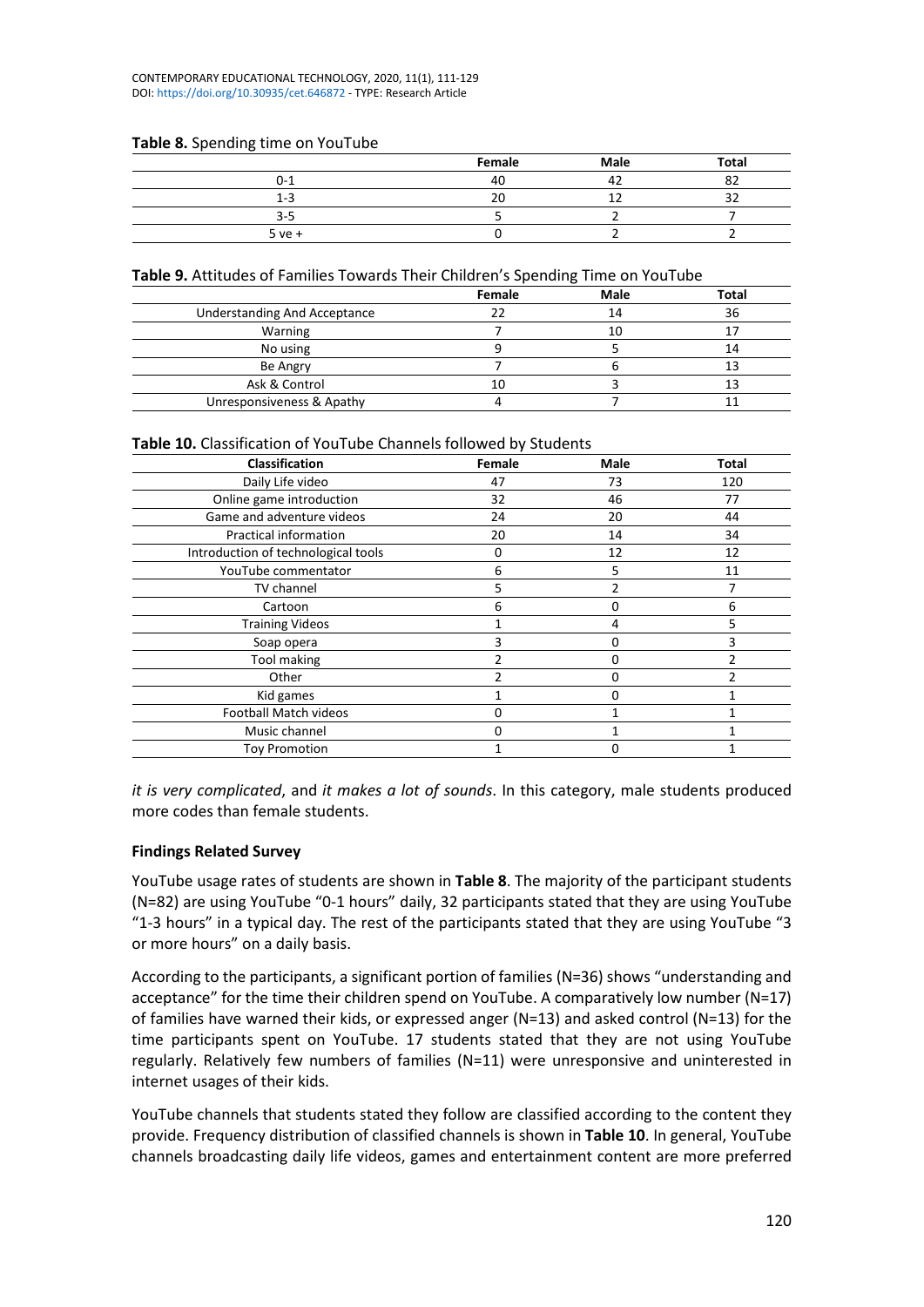|                           | Female | Male | <b>Total</b> |
|---------------------------|--------|------|--------------|
| <b>Educational videos</b> |        | 29   | 69           |
| Entertainment videos      |        |      | ьs           |
| Clips, music              |        |      | 60           |
| Game videos               | 74     |      |              |
| Short movies              | 26     |      |              |

### **Table 11.** The kinds of videos watched by participant on YouTube

### **Table 12.** Willingness to become a YouTuber

|                              | Female       | Male           | <b>Total</b>   |
|------------------------------|--------------|----------------|----------------|
| No                           | 50           | 34             | 84             |
| Yes                          | 14           | 24             | 38             |
| <b>Explanation about No</b>  | 34           | 13             | 47             |
| Other profession             | 8            | 2              | 10             |
| <b>Unwillingness</b>         | 9            | 1              | 10             |
| Lack of interest             | 5            | 3              | 8              |
| Difficult                    | 5            | 1              | 6              |
| <b>Boring</b>                | 4            | 0              | 4              |
| No Knowledge                 | 1            | 1              | $\overline{2}$ |
| Unnecessary                  | 0            | 2              | 2              |
| Harmful                      | 0            | 2              | 2              |
| Family not to let            | 1            | $\Omega$       | 1              |
| Excitability                 | $\mathbf{1}$ | $\Omega$       | 1              |
| Only hobby                   | $\Omega$     | 1              | 1              |
| <b>Explanation about Yes</b> | 13           | 20             | 33             |
| Funny                        | 8            | 8              | 16             |
| Earning money                | 2            | 5              | 7              |
| Giving information           | 3            | 3              | 6              |
| <b>Becoming famous</b>       | 1            | 3              | 4              |
| Liking                       | 0            | $\overline{2}$ | 2              |
| Wonder                       | 0            | 1              | 1              |
| Be happy                     | $\mathbf 0$  | 1              | 1              |
| I'm already doing            | 0            | 1              | 1              |

by the students. Whereas, YouTube channels broadcasting informative and educational content are less preferred.

Activities of students on YouTube are shown in **Table 11**. According to the table, watching educational videos is the most frequently expressed activity (N=69), followed by entertainment videos (N=63), clips and music (N=60), game videos (N=57) and short films (N=53). It is seen that male students mainly prefer game videos and short movies while female students prefer educational and entertainment videos.

When the situation of willingness to become a Youtuber as a profession was examined, it is seen the fact that the majority of the participants (N=84) did not want to be a YouTuber. Majority of those willing to be a YouTuber were boys (N=24). Those who don't want to be a YouTuber stated that they desired other professions or they were not interested. Some of the participants affirmed that being a YouTuber was boring (N=4), difficult (N=6), harmful (N=2) and unnecessary  $(N=2)$ ., Having some fun  $(N=16)$ , earning money  $(N=7)$ , sharing information  $(N=6)$  and being famous (N=4) were prominent reasons for those who wish to be YouTuber. One of the male students expressed that he was already a YouTuber.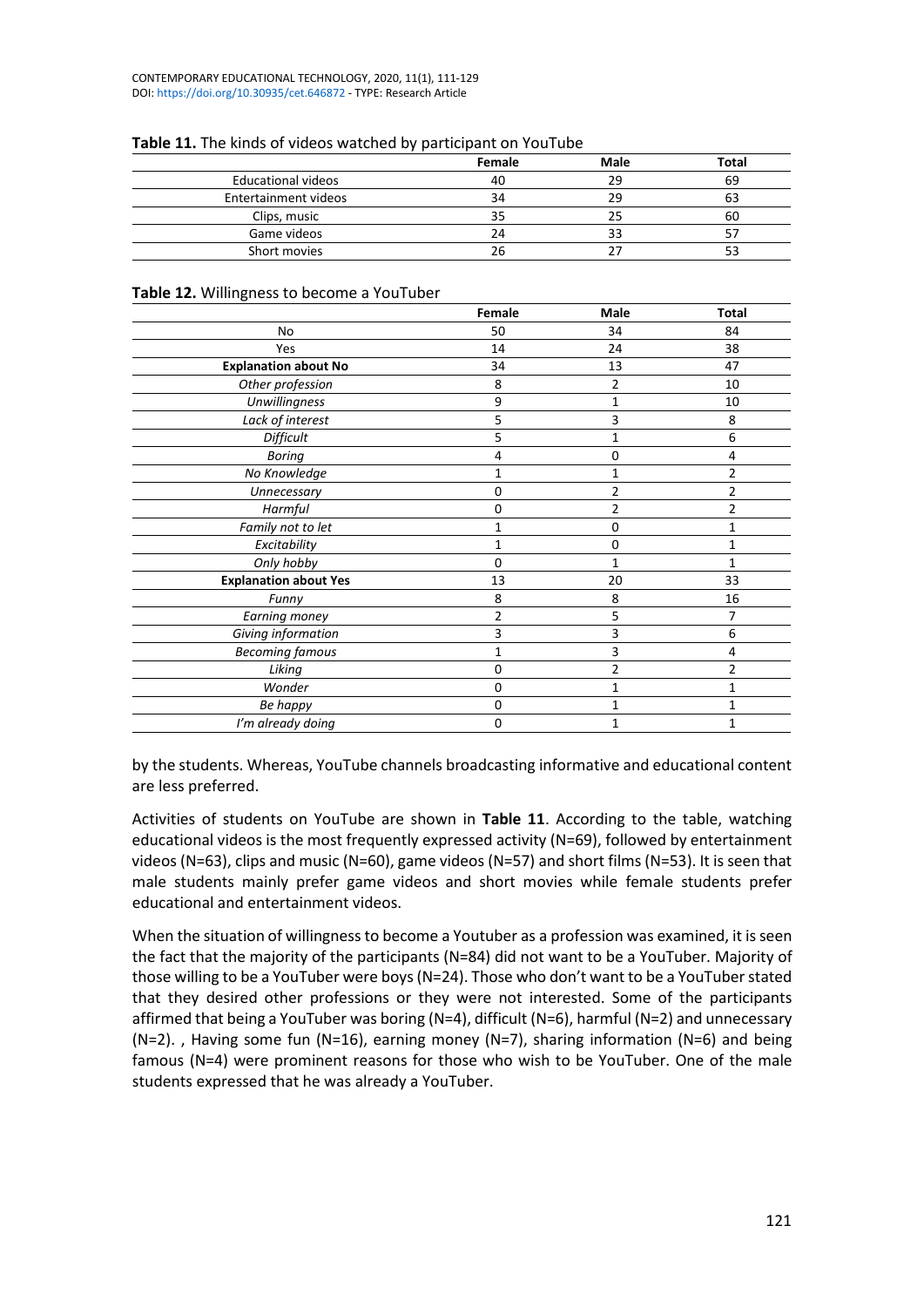|                                 | Female | Male | Total          |
|---------------------------------|--------|------|----------------|
| No                              | 58     | 51   | 109            |
| Yes                             |        |      | 14             |
| <b>Explanation about Yes</b>    | 6      | 4    | 10             |
| Harmless                        | 4      | 4    | 8              |
| My friends in real life         | っ      | 0    | $\mathfrak{p}$ |
| <b>Explanation about No</b>     | 32     | 27   | 59             |
| unwillingness                   | 11     | 11   | 22             |
| can deceive                     | 5      | 6    | 11             |
| <b>Detrimental</b>              | 5      | 5    | 10             |
| distrust                        | 4      | 4    | 8              |
| He could be a bad guy           |        |      | 3              |
| adversely affect success        |        | n    |                |
| It drives us away from society. | O      |      |                |
| it's strange to meet            |        | 0    |                |
| we can be addicted to YouTube   |        |      |                |
| Share my information            |        |      |                |
| harmless                        |        |      |                |

### **Table 13.** Making friends via YouTube

### **Table 14.** Contribution of YouTube Videos to Lessons

|                                                  | Female | <b>Male</b> | <b>Total</b> |
|--------------------------------------------------|--------|-------------|--------------|
| Yes                                              | 56     | 37          | 93           |
| No                                               | 10     | 19          | 29           |
| <b>Explanation about Yes</b>                     | 43     | 25          | 68           |
| Learning the subject that they do not understand | 11     | 5           | 16           |
| Getting information                              |        |             | 14           |
| Course Video                                     |        | 5           | 12           |
| <b>Better learning</b>                           | 6      |             | 9            |
| Course Support                                   |        |             | 6            |
| Research and homework                            |        |             | 3            |
| Partial support                                  |        |             | 3            |
| Good in teaching                                 |        |             |              |
| Different thinking skills                        |        |             |              |
| Learning foreign languages                       |        | ŋ           |              |
| <b>Explanation about No</b>                      | 4      | 6           | 10           |
| Watching extra-curricular                        | 3      |             | 5            |
| No contribution                                  | O      |             | 3            |
| If we watch informative videos.                  |        | n           |              |
| Not using                                        | O      |             |              |
|                                                  |        |             |              |

As for making friends on YouTube, the majority of students (N=109) answered that they don't make any friends on YouTube and only 14 students said they do. Those who make friends on YouTube think that ıt is not harmful or they are already friends in their real life. Those who don't make friends explained their behavior with a lack of will, fear of deceit, and lack of trust. They also think that their success would be affected negatively.

**Table 14** shows the opinions of participants regarding possible contributions of YouTube to their academic life. The majority of students articulated that watching videos on YouTube contributed positively to their lessons (N=93). While explaining their thoughts, "Learning the subject that they do not understand", "Getting information" and "Course Video" are prominent. Also, "Better learning", "Course Support", "Research and homework" and "Partial support" are also mentioned. Students who think watching videos on YouTube do not contribute to their academic life stated that they are "Watching extra-curricular" videos (N=5) or they think YouTube videos have "No contribution" to their lessons (N=3).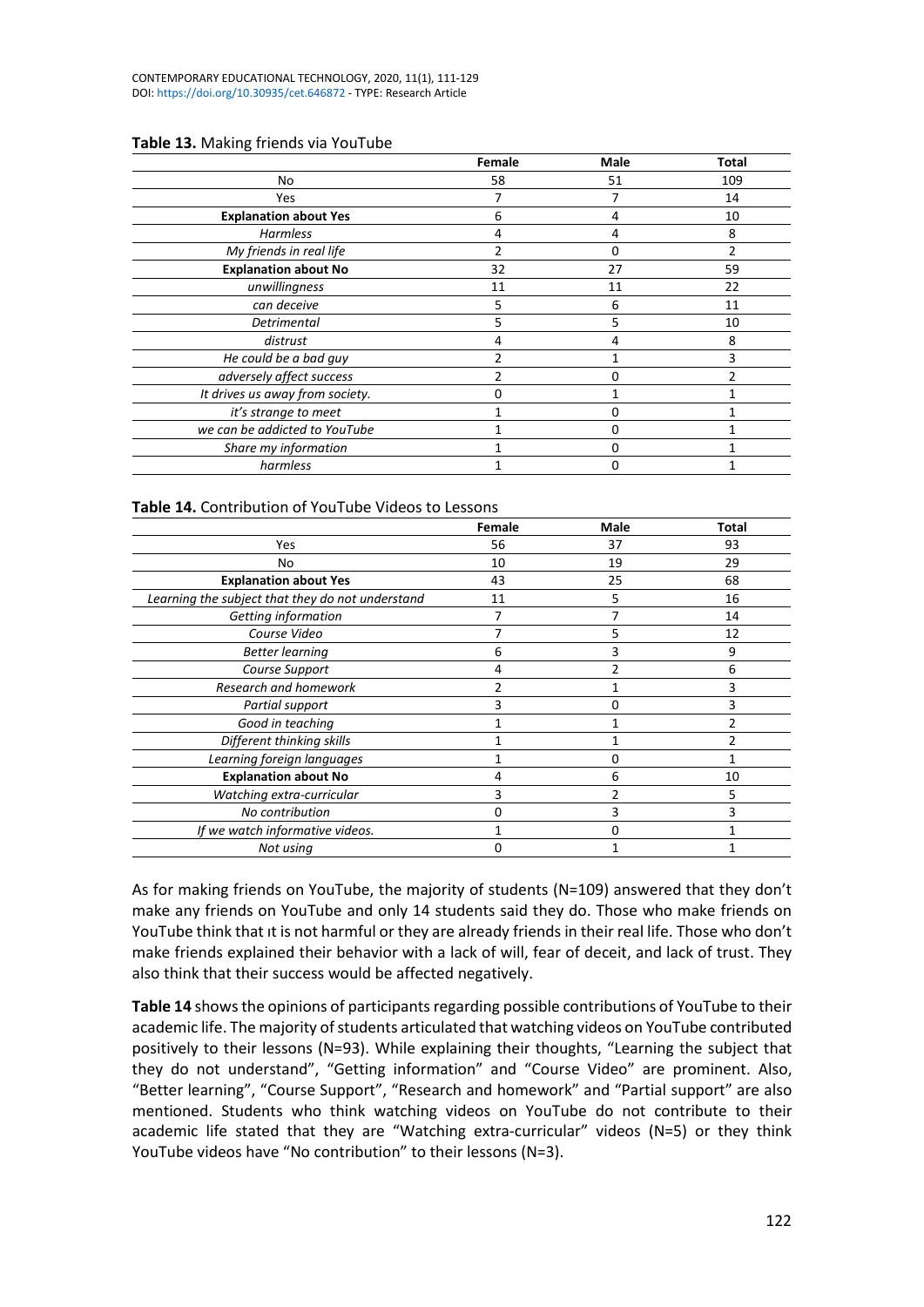|                                       | Female | Male | Total |
|---------------------------------------|--------|------|-------|
| Yes                                   | 60     | 48   | 108   |
| No                                    | 5      | 9    | 14    |
| <b>Explanation about Yes</b>          | 47     | 25   | 72    |
| Supplementary course material         | 15     | 6    | 21    |
| Knowledge acquisition & learning      | 6      | 6    | 12    |
| It'll be helpful                      |        | 4    | 11    |
| Contribution                          |        |      | 9     |
| Being more successful                 | 5      |      | 5     |
| Learning with fun                     |        |      |       |
| Easy learning                         |        |      | 4     |
| education develops                    | 3      |      | 3     |
| educational purpose                   |        |      |       |
| No interested with educational videos |        |      |       |
| Game learning                         |        |      |       |
| <b>Explanation about No</b>           |        |      |       |

# **Table 15.** Usage of YouTube for Educational Purposes

# **Table 16.** Effects of watching videos on YouTube

|                                          | <b>Female</b> | Male | Total |
|------------------------------------------|---------------|------|-------|
| Helped my lessons - my education         |               |      | 89    |
| It made me recognize different cultures. |               |      | 68    |
| It improved my foreign language.         |               |      |       |
| It made me friends.                      |               |      |       |
| <b>Explanation</b>                       |               |      |       |

# **Table 17.** Disturbing Related YouTube videos

|                                     | Female | Male | Total |
|-------------------------------------|--------|------|-------|
| Advertisements                      | 38     | 36   |       |
| Inappropriate videos for their ages | 34     | 16   | 50    |
| Obscenity                           | 19     |      |       |
| Abusive insiders                    |        |      |       |
| The emergence of irrelevant things  |        |      |       |
| <b>Explanation</b>                  |        |      |       |

**Table 15** shows the usage purposes of YouTube by participants. According to the table the majority of students (N=108) are using YouTube for educational purposes. Students are using YouTube videos as "Supplementary material for courses they take", for "Acquisition & learning of new knowledge ". They also think YouTube videos will "Help" and "Contribute" to their lessons and academic success. According to the table above, a substantial proportion of students (N=14) think watching YouTube videos may affect their academic success negatively.

**Table 16** shows the general effects of watching videos on YouTube. Participant students think YouTube videos helped "academic success in their lessons" (N=89), "them recognize different cultures" (N=68) and "to improve their foreign language skills" (N=36). They also think YouTube helped them making friends (N=15).

Majority of participant students (N=74) stated they found disturbing "the ads about what they were upset about". They are also uncomfortable with the inappropriate videos for their age (N=50). Exposure to obscenity is the third cause of discomfort for students (N=44). Abusive insiders and irrelevant videos are other causes of discomfort.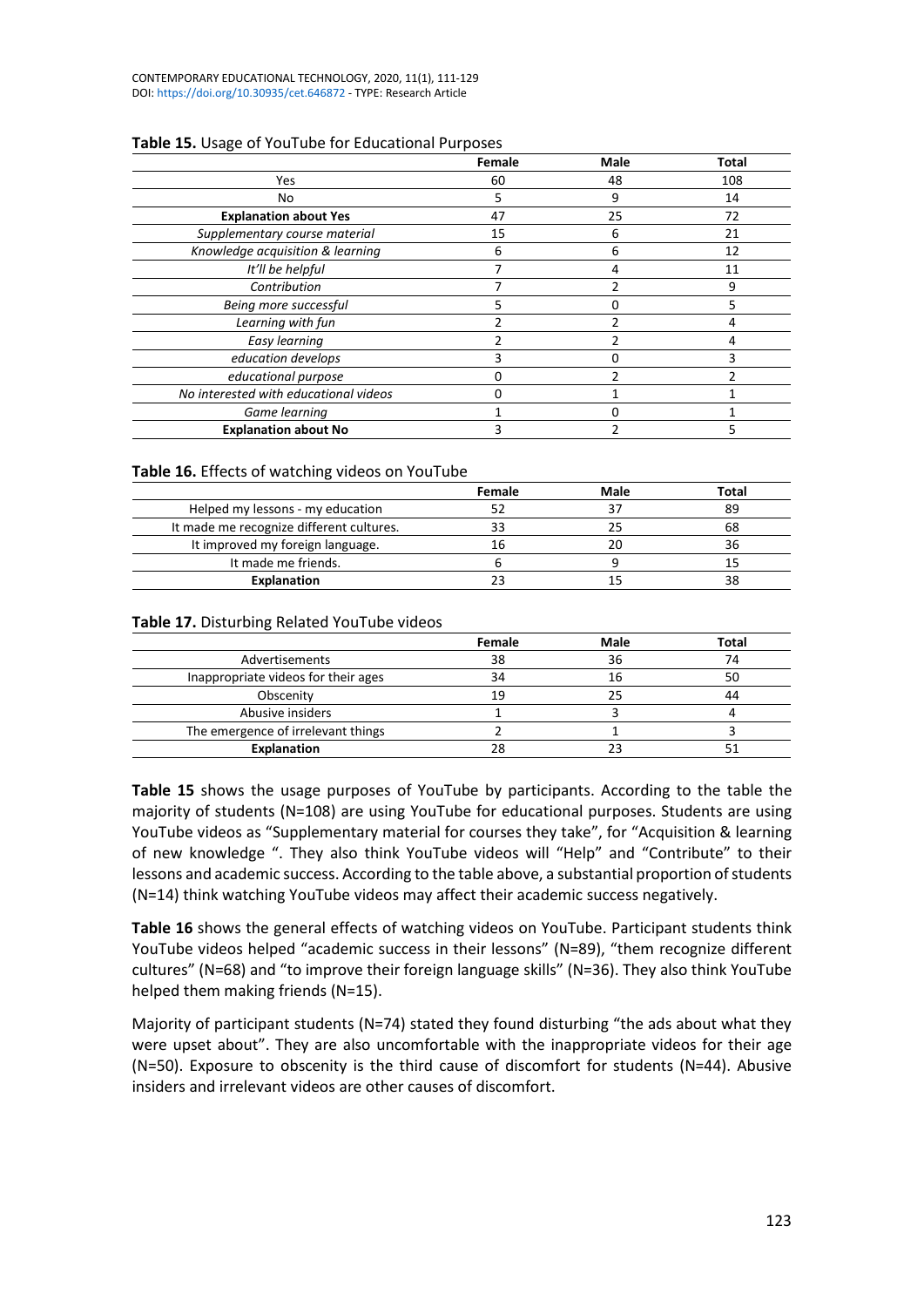# **RESULTS AND DISCUSSIONS**

Aim of this study was to find out the metaphors of students regarding YouTube. In accordance with this aim, phenomenological research carried out to discover metaphors of students and metaphors expressed by students were categorized under 7 themes, namely Technological Tools, Places, Printed Material, Object-Event, Knowledge, Emotion, and Others. Results of the study showed that the metaphors of the participant students were mostly related to technological tools, object-events, person-living, and printed materials. Television was the most frequently used metaphor in technological tool theme, file metaphor was the most often used metaphor object-event theme. Teacher metaphor was the most frequently used metaphor in the theme of people-live, while the book metaphor was most often used in the printed materials. Further semantic analysis of the themes surfaced suggests that students identify YouTube with television as a technological tool. They also identify YouTube with a teacher when they are asked to compare it with a person in their life. They consider YouTube as a book, and a world in which everything can be found, and an information source for learning.

In Köseoğlu's study (2017), which investigated the metaphors about social media, the technology that facilitates life, education, information, entertainment, and danger concepts are associated with life. In our study, it is seen that similar groupings occur in metaphors related to YouTube. For example, participants in both study use metaphors such as "source of information", "instrument of entertainment", "technological tools". In the study conducted by Fleck et al. (2014), participants were asked to mark the adjectives that define YouTube. In the study, students preferred positive adjectives (Fun, Helpful, Beneficial for learning, Engaging, Entertaining) and negative adjectives (Annoying, Distracting, Waste of time, A time to nap, Irrelevant to course material). Besides this, these participants are defined as technology natives by Prensky (2001). The fact that the majority of metaphors are related to technology confirms this analogy.

When the reasons are examined, everything, video-film-tv and information-learning themes come to the fore. While "*Everything has to happen*" and "*Find everything that is wanted"* statements come to the forefront in the theme of everything, "*Watching Film-Video*" and "*Videos*" come to the fore in video-film-tv theme. In addition, "*source of information*" and "*showing any information*" are more expressed in the information-learning theme. Despite this, a small number of negative statements have been expressed such as, "*Making too much noise*" and "*Taking Time*". The fact that students use the reasons like "*Everything has to happen*" and "*Find everything that is wanted*" shows that they trust the content they get on YouTube in a sense.

According to another finding of this study, the main difficulties in using YouTube for informational purposes were the accuracy and quality of the videos on YouTube. For example, in a study conducted by Adhikari et al. (2016) about cervical cancer videos on YouTube has shown that videos broadcasting actual videos were more popular than videos describing people's verbal experiences. Results of the study also revealed that although there were some videos prepared by the professionals, the number of videos was low.

As for the survey data, the majority of the participant students were using YouTube between 0- 1 hours daily. Considering that they are in the school period, the proportion of students using 1 hour or more is considerably high. Vural and Bat (2010) reported that students spend 1-3 hours in social media applications per day, while Balaman and Karataş (2012) found that students spend 1-2 hours per day on social media. Although the time of internet usage by students reported in other studies includes all social media applications, it can give an idea about YouTube usage also. In the study conducted by Bedir (2016), the rate of university students usage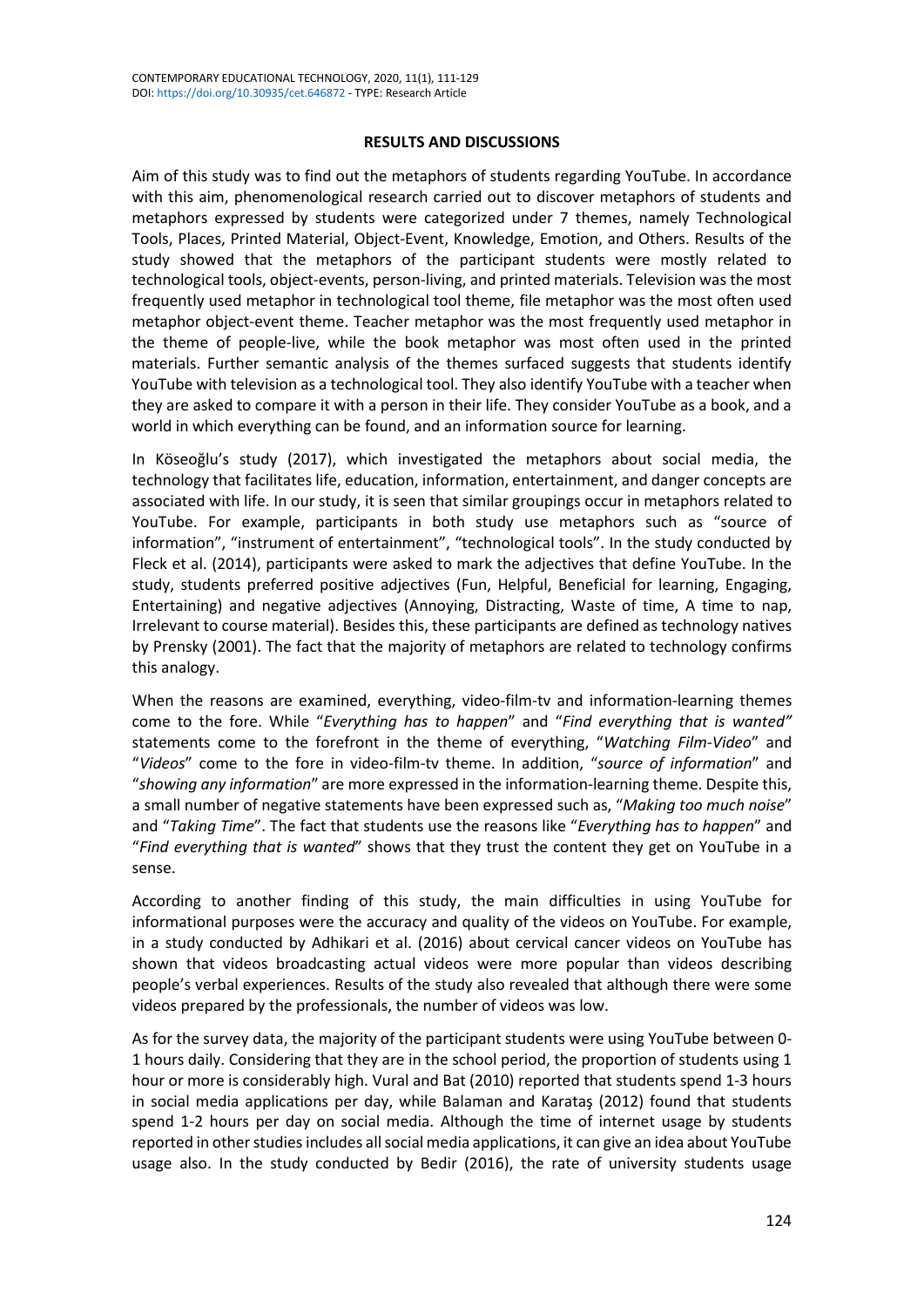photo/video sharing platforms was 88.3%. These findings suggest that YouTube has a place in the daily lives of students. So, social media should be integrated to the education system and students should be educated effectively about the usage of social media

When YouTube channels followed by participant students are examined, channels that contain videos about personal life, online game recordings, game, and adventure videos, and practical information were most often followed ones. The students stated that they watched educational and entertainment videos more than other types of videos. According to Sarı and Özgen (2018) while male students are more interested in football, gaming, and technology; for female students, communication with friends, fashion, health and makeup trends take the first place.

When asked whether YouTube contributed to their lessons, the majority of students replied that it has positive contributions. Students stated that they utilized YouTube for learning about the subjects that they did not understand, for obtaining information and for watching related lesson videos. Students who reported that they did not use YouTube for educational purposes stated that they were watching extracurricular videos. When asked if they want to use YouTube for educational purposes, the majority of students stated that they want to. Students expressed "auxiliary materials to courses", "knowledge-learning", "being useful" and "contributing" as a rationale. According to Tonta (2009), even the concept of the library has changed for this group of students who are considered as digital natives. In this case, the possibilities of social media should also be used for education. The importance of digital literacy is foreground. It is accepted that digital literacy skills are related to 21. century skills (van Laar, van Deursen, van Dijk, & de Haan, 2017) (Van Laar, 2017) and critical skills for their future life (Neumann, Finger, & Neumann, 2017).

The study reveals a dilemma when YouTube channels were followed by students and students' desire to use YouTube for educational purposes are investigated together. Students want to use YouTube for educational purposes, but in reality, they don't use much. This may be perceived as a "digital dissonance" (Atal & Usluel, 2011) when the frequency of educational use and the YouTube channel followed by the students are considered together. The term "digital dissonance" was used by Clark et al (2009) to express the differentiation of social media usage of 11-16-year-old studentsinside and outside the school. According to Clark et al (2009) not only learners but also their teachers and institutions are experiencing a sense of dissonance around learners' in- and out-of-school uses of Web 2.0 technology and related devices. If Web 2.0 activities (for example YouTube) are to be integrated usefully across formal and informal learning, teachers, learners, and institutions need to develop shared strategies and understandings approach to technology use in schools. They need to be able to consider and explore the benefits of technology-mediated collaborative practice rather than school mediated regulation of technology use.

The study also showed that the majority of participant students do not prefer being a Youtuber as a professional. As an explanation, they were either not interested in YouTube or want another profession. Those who want to be Youtuber think that being a Youtuber might be fun and help them make money. Participant students also think that YouTube videos contribute to their lessons, helps to recognize different cultures and improves their foreign language skills. According to (Sarıoğlu & Özgen, 2018) Generation Z prefers to blend learning with entertainment. Right adaptation of the humor factor may play a key role in attracting them.

According to the results of the study families of the studentsshowed a positive attitude towards YouTube usage of their kids. But they also have criticism and want to control/limit the usage of YouTube. Some parents were either unresponsive or unrelated to their kids YouTube usage. As for making friends on YouTube, the majority of students were reluctant. The major causes of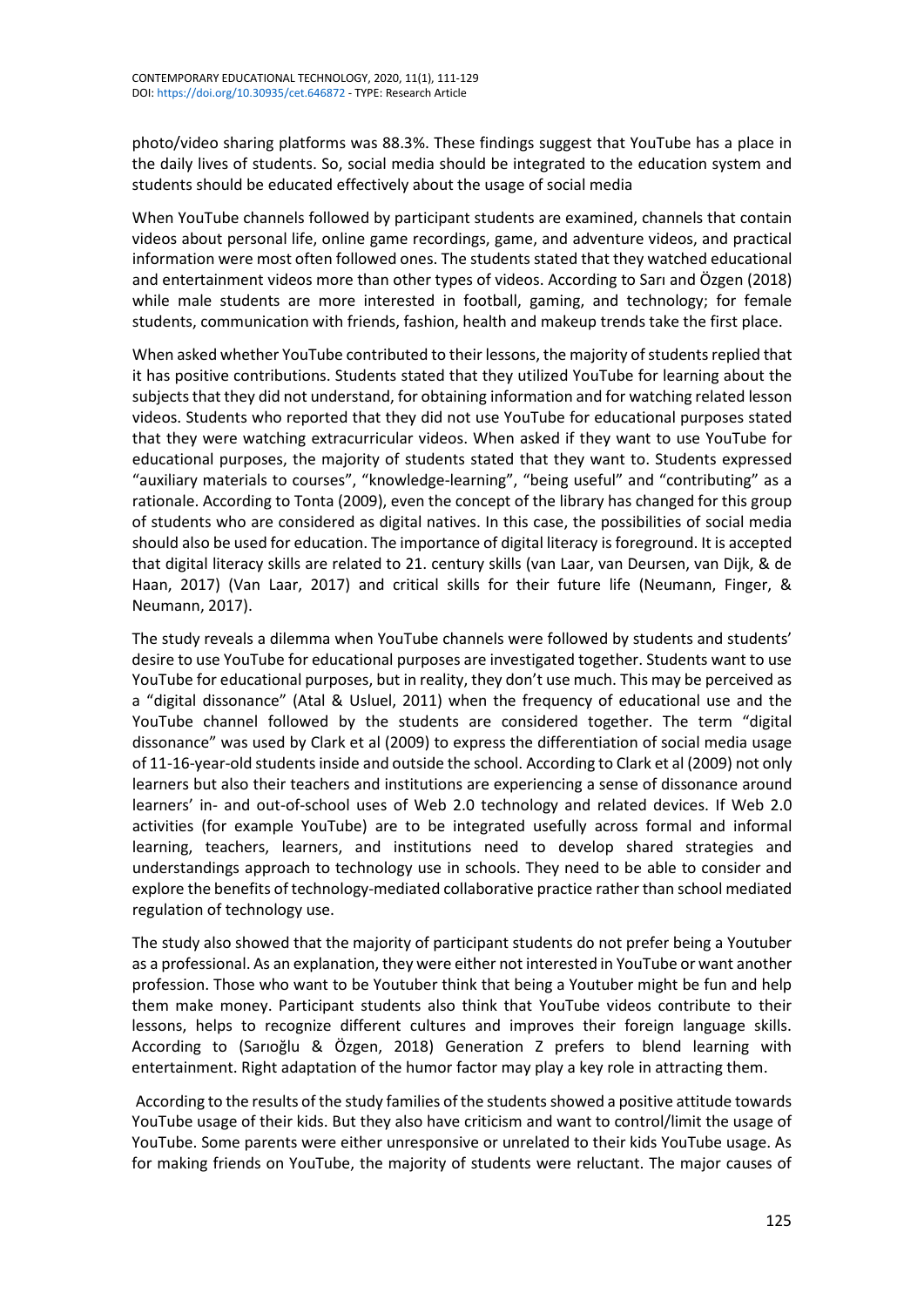this situation were the fear of being tricked and damaged. Some students think it's not harmful making friends on YouTube because they only make friends with the other people they already know. Students find the appearance of ads, lack of age-appropriate content and obscenity disturbing. Another disturbing factor was the parents' control of YouTube usage. Some of the students stated that some ads and contents are inappropriate. The research revealed many families do not control what their children watch on YouTube. The study conducted by Buzzi (2012), showed that only 1/3 of the parents were controlling the YouTube channels their kids were watching.

Results of the study showed YouTube has become a part of the daily lives of students who are considered technology natives. However, they also want to use it for educational purposes.

# **RECOMMENDATIONS**

Social media tools like YouTube are inevitable in the lives of students and they should be transformed into pedagogical opportunities and adapted to the education system with effective guidance both inside and outside the school. It is recommended to use these social media tools beside classical teaching tools and techniques. In this study usage and opinions of secondary school students about YouTube were examined. Opportunities and possibilities were discussed to guide educators. YouTube can be turned into an educational and pedagogical tool by investigating deeper and gathering opinions of other educational stakeholders (parents, teachers, administrators). In addition, a detailed examination of the criteria used by students when watching videos and following channels on YouTube may help researchers in the field about increasing the effectiveness of videos and their uses in learning. School and teacher need to be able to consider and explore the benefits of technology-mediated collaborative practice rather than school mediated regulation of technology use. Besides this, all partners (teacher, students, families, school manager) should be informed and participate in training for digital harmony. The data obtained from the study is based on the students' statements. The limitation of this study is that YouTube usage information or parents' thoughts and behaviors are not expressed in the real setting or by the parents themselves. The fact that the data was collected from one school would create a restriction on the generalization of the study.

### **REFERENCES**

- Al-Bahrani, A., Patel, D., & Sheridan, B. (2015). Engaging students using social media: The students' perspective. *International Review of Economics Education, 19*, 36-50. <https://doi.org/10.1016/j.iree.2015.06.001>
- Alwehaibi, H. O. (2015). The Impact of Using YouTube in EFL Classroom on Enhancing EFL Students' Content Learning. *Journal of College Teaching & Learning (TLC), 12*(2), 121. <https://doi.org/10.19030/tlc.v12i2.9182>
- Atal, D., & Usluel, Y. K. (2011). İlköğretim Öğrencilerinin Okul İçinde Ve Dışında Teknoloji Kullanımları [Elementary School Students' Use of Technology in And Out of School]. *H. U. Journal of Education*, (41), 24-35.
- Bardakcı, S. (2019). Exploring High School Students' Educational Use of YouTube. *The International Review of Research in Open and Distributed Learning, 20*(2). <https://doi.org/10.19173/irrodl.v20i2.4074>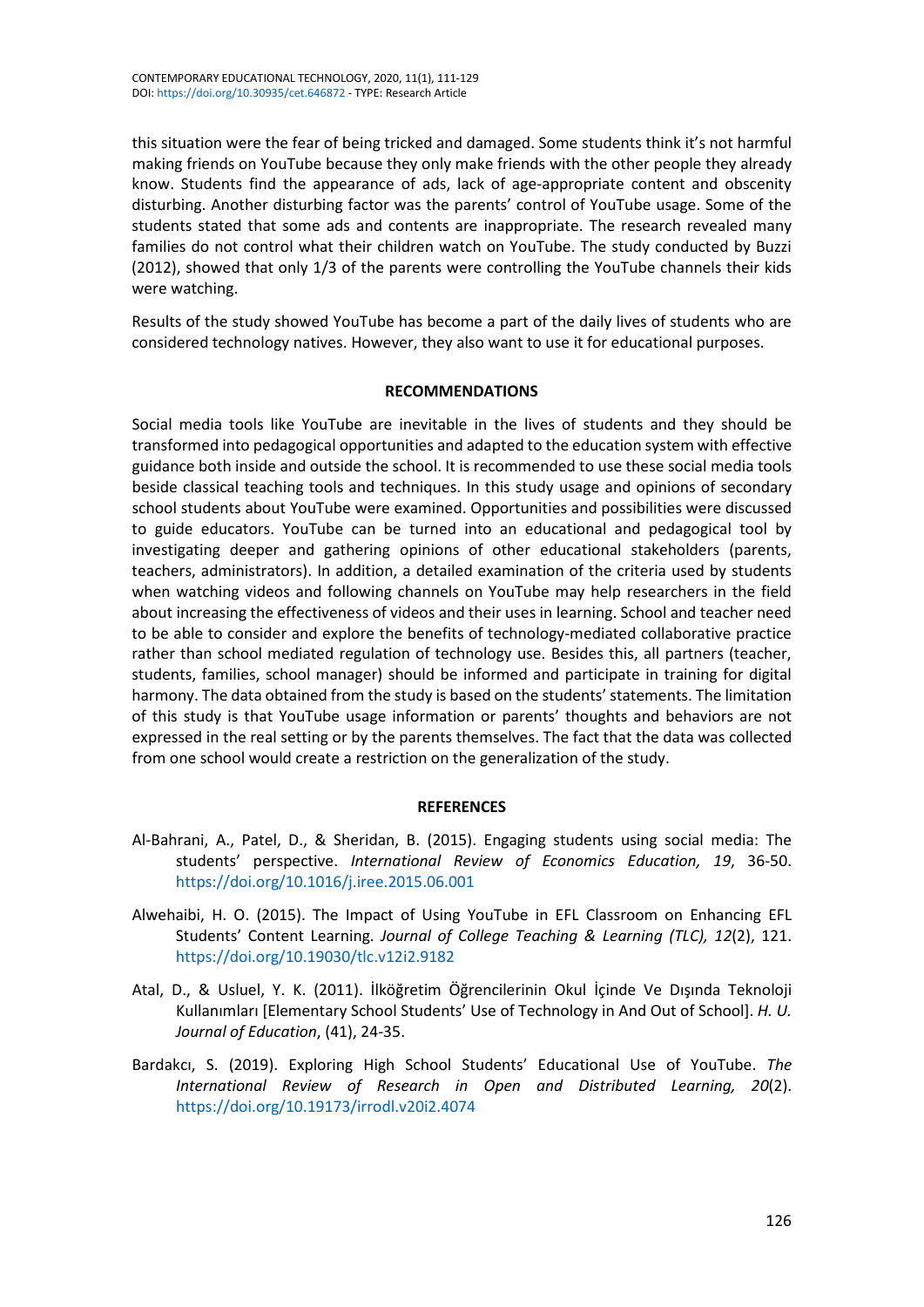- Bat, M. (2012). *Dijital platformda sosyal medyanın stratejik kurumsal iletişime etkisi [The effect of social media on strategic corporate communication in digital platform]* (Unpublished Ph.D. Thesis). Ege Üniversitesi Sosyal Bilimler Enstitüsü.
- Batman, M. (2014). *Erzurum İli Örneğinde İlkokul Öğrencilerinin Sosyal Medya Farkındalığı Üzerine Bir İnceleme [A Study On The Social Media Awareness Of Primary School Students In The Sample Of Erzurum]* (Unpublished M.A. Thesis). Atatürk Üniversitesi, Sosyal Bilimler Enstitüsü.
- Bedir, A. (2016). *Sosyal Medya Kullanımının Üniversite Öğrencilerinin Akademik Başarılarına Ve Tutumlarına Etkisi [The Effect of Using Social Media on Collage Academic Success and Attitude]* (Unpublished M.A. Thesis). Atatürk Üniversitesi, Eğitim Bilimleri Enstitüsü.
- Buzzetto-More, N. (2015). Student Attitudes towards the Integration of YouTube in Online, Hybrid, And Web-Assisted Courses: An Examination of the Impact of Course Modality on Perception. *MERLOT Journal of Online Learning and Teaching, 11*(1), 20.
- Buzzi, M. (2012). What Are Your Children Watching on YouTube? In F. Cipolla-Ficarra, K. Veltman, D. Verber, M. Cipolla-Ficarra, & F. Kammüller (Eds.). *Advances in New Technologies, Interactive Interfaces and Communicability, 7547*, 243-252. [https://doi.org/10.1007/978-](https://doi.org/10.1007/978-3-642-34010-9_23) [3-642-34010-9\\_23](https://doi.org/10.1007/978-3-642-34010-9_23)
- Çalapkulu, Ç., & Şimşek, R. (2018). Sosyal Medyanın Reklam Aracı Olarak Kullanılmasında Youtube: Sakarya Üniversitesi İletişim Fakültesinde Bir Araştırma [Youtube: A Research in Sakarya University Faculty of Communication]. *International Journal of Social Science, 1*(2), 269-278.
- Cilesiz, S. (2011). A phenomenological approach to experiences with technology: Current state, promise, and future directions for research. *Educational Technology Research and Development, 59*(4), 487-510. <https://doi.org/10.1007/s11423-010-9173-2>
- Clark, W., Logan, K., Luckin, R., Mee, A., & Oliver, M. (2009). Beyond Web 2.0: Mapping the technology landscapes of young learners: Beyond Web 2.0. *Journal of Computer Assisted Learning, 25*(1), 56-69. <https://doi.org/10.1111/j.1365-2729.2008.00305.x>
- Clifton, A., & Mann, C. (2011). Can YouTube enhance student nurse learning? *Nurse Education Today, 31*(4), 311-313. <https://doi.org/10.1016/j.nedt.2010.10.004>
- Duffy, P. (2008). Engaging the YouTube Google-Eyed Generation: Strategies for Using Web 2.0 in Teaching and Learning. *Electronic Journal of e-Learning, 6*(2), 12.
- Duisembekova, Z. (2014). *The Use of English Songs on YouTube to Teach Vocabulary to Young Learners* (Unpublished M.A. Thesis). Gazi üniversitesi, Eğitim Bilimleri enstitüsü, Ankara.
- Elçiçek, M., & Bahçeci, F. (2015). Bilgisayar ve Öğretim Teknolojileri Eğitimi Bölümü Öğretmen Adaylarının Video Paylaşım Sitelerine İlişkin Görüşlerinin İncelenmesi [An Evaluation of Computer Education and Instructional Technologies Prospective Teachers' Opinions on Video Sharing Websites]. *Journal of Social Sciences Institute*, (3), 95-108.
- Fleck, B. K. B., Beckman, L. M., Sterns, J. L., & Hussey, H. D. (2014). YouTube in the Classroom: Helpful Tips and Student Perceptions. *The Journal of Effective Teaching, 14*, 17.
- Gerstein, J. (2014). Moving from Education 1.0 through Education 2.0 towards Education 3.0. In L. M. Blaschke, C. Kenyon, & S. Hase (Eds.), *Experiences in Self-Determined Learning*.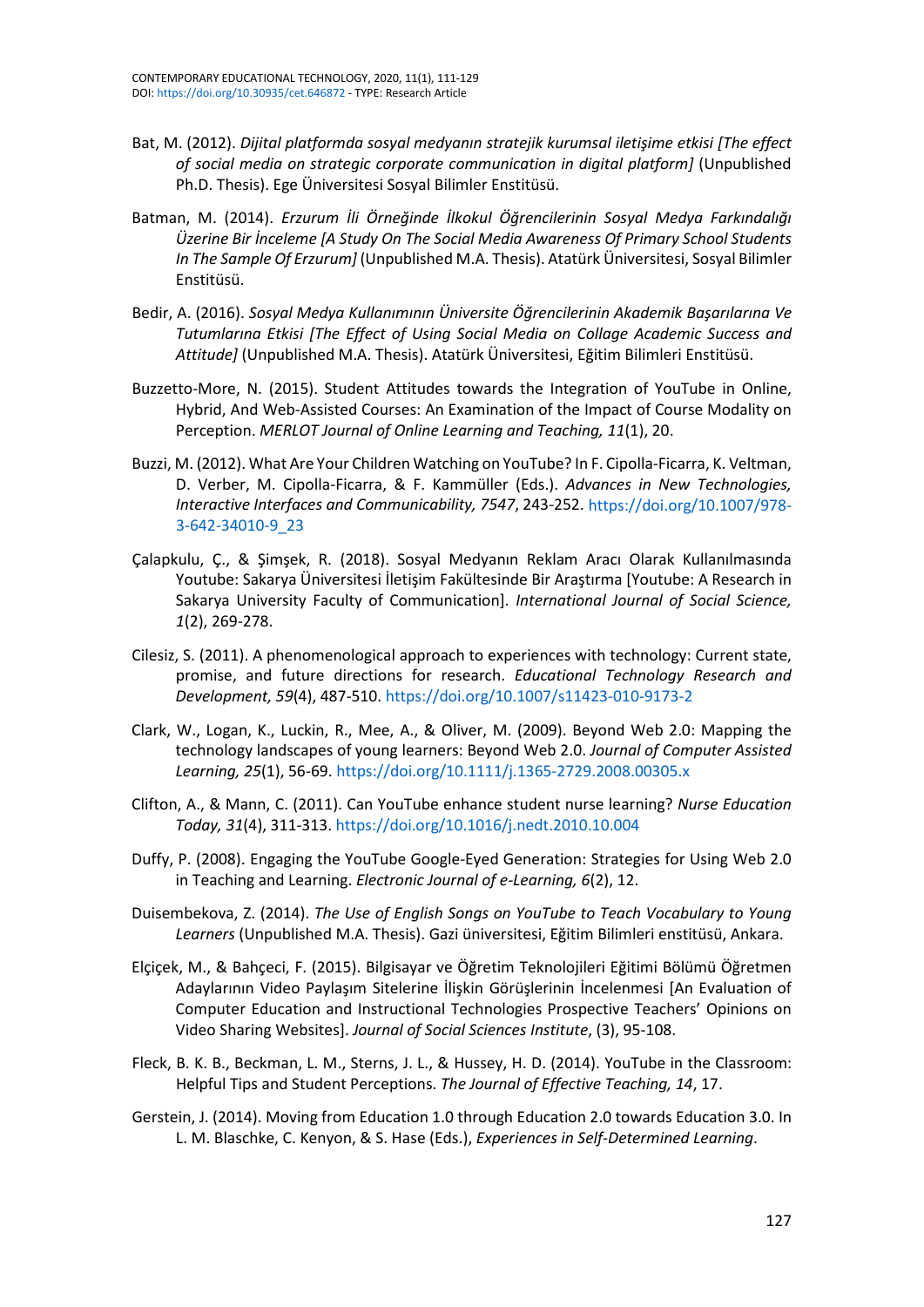- Gül, E. (2015). *Meslek LisesiÖğrencilerinin Eğitiminde E-Öğrenme 2.0'ın Önemi (Merzifon Örneği) [The Significance Of E-Learning 2.0 On the Education of Vocational School Students (Merzifon Sample)]* (Unpublished M.A. Thesis). Afyon Kocatepe Üniversitesi, Fen Bilimleri enstitüsü.
- Harley, D., & Fitzpatrick, G. (2009). Creating a conversational context through video blogging: A case study of Geriatric1927. *Computers in Human Behavior, 25*(3), 679-689. <https://doi.org/10.1016/j.chb.2008.08.011>
- Jackman, W. M., & Roberts, P. (2014). Students' Perspectives on YouTube Video Usage as an E-Resource in the University Classroom. *Journal of Educational Technology Systems, 42*(3), 273–296. <https://doi.org/10.2190/ET.42.3.f>
- Kaplan, A. M., & Haenlein, M. (2010). Users of the world, unite! The challenges and opportunities of Social Media. *Business Horizons, 53*(1), 59-68. <https://doi.org/10.1016/j.bushor.2009.09.003>
- Karal, H., & Kokoç, M. (2010). Üniversite Öğrencilerinin Sosyal Ağ Siteleri Kullanım Amaçlarını Belirlemeye Yönelik Bir Ölçek Geliştirme Çalışması [A Scale Development Study for Determining University Students' Purpose of Use of Social Networking Sites]. *Turkish Journal of Computer and Mathematics Education, 1*(3), 251-263.
- Koh, C. (2014). Exploring the use of Web 2.0 technology to promote moral and psychosocial development: Can YouTube work?: Using YouTube to promote moral and psychosocial development. *British Journal of Educational Technology, 45*(4), 619–635. <https://doi.org/10.1111/bjet.12071>
- Köseoğlu, P. (2017). An Analysis of Prospective Teachers' Perceptions Concerning the Concept of "Social Media" through Metaphors. *Eurasia Journal of Mathematics, Science and Technology Education, 14*(1), 45-52. <https://doi.org/10.12973/ejmste/79325>
- Lee, D. Y., & Lehto, M. R. (2013). User acceptance of YouTube for procedural learning: An extension of the Technology Acceptance Model. *Computers & Education, 61*, 193-208. <https://doi.org/10.1016/j.compedu.2012.10.001>
- Madden, M., & Lenhart, A. (2007). Social networking websites and teens: An overview. *Pew Internet Project Data Memo*. Available at: [http://Pewinternet.org/PPF/r/198/Report\\_](http://pewinternet.org/PPF/r/198/Report_display.asp) [display.asp](http://pewinternet.org/PPF/r/198/Report_display.asp) (Accessed March 10, 2008)
- Majekodunmi, N., & Murnaghan, K. (2012). "In Our Own Words": Creating Videos as Teaching and Learning Tools. *Partnership: The Canadian Journal of Library and Information Practice and Research, 7*(2). <https://doi.org/10.21083/partnership.v7i2.2007>
- McLoughlin, C., & Lee, M. (2007). Social software and participatory learning: Pedagogical choices with technology affordances in the Web 2.0 era. Ascilite 2007, *"ICT: Providing Choices for Learners and Learning,"* 12.
- Neumann, M. M., Finger, G., & Neumann, D. L. (2017). A Conceptual Framework for Emergent Digital Literacy. *Early Childhood Education Journal, 45*(4), 471-479. [https://doi.org/10.1007/s10643-016-0792-](https://doi.org/10.1007/s10643-016-0792-z)z
- Otrar, M., & Argın, F. S. (2014). Ergenlerin Sosyal Medyaya İlişkin Tutumlarının Çok Boyutlu İncelenmesi [Multidimensional Examination of the Adolescents' Attitude Concerning Social Media]. *Journal of Education and Humanities: Theory and Practice, 5*(10), 3-22.